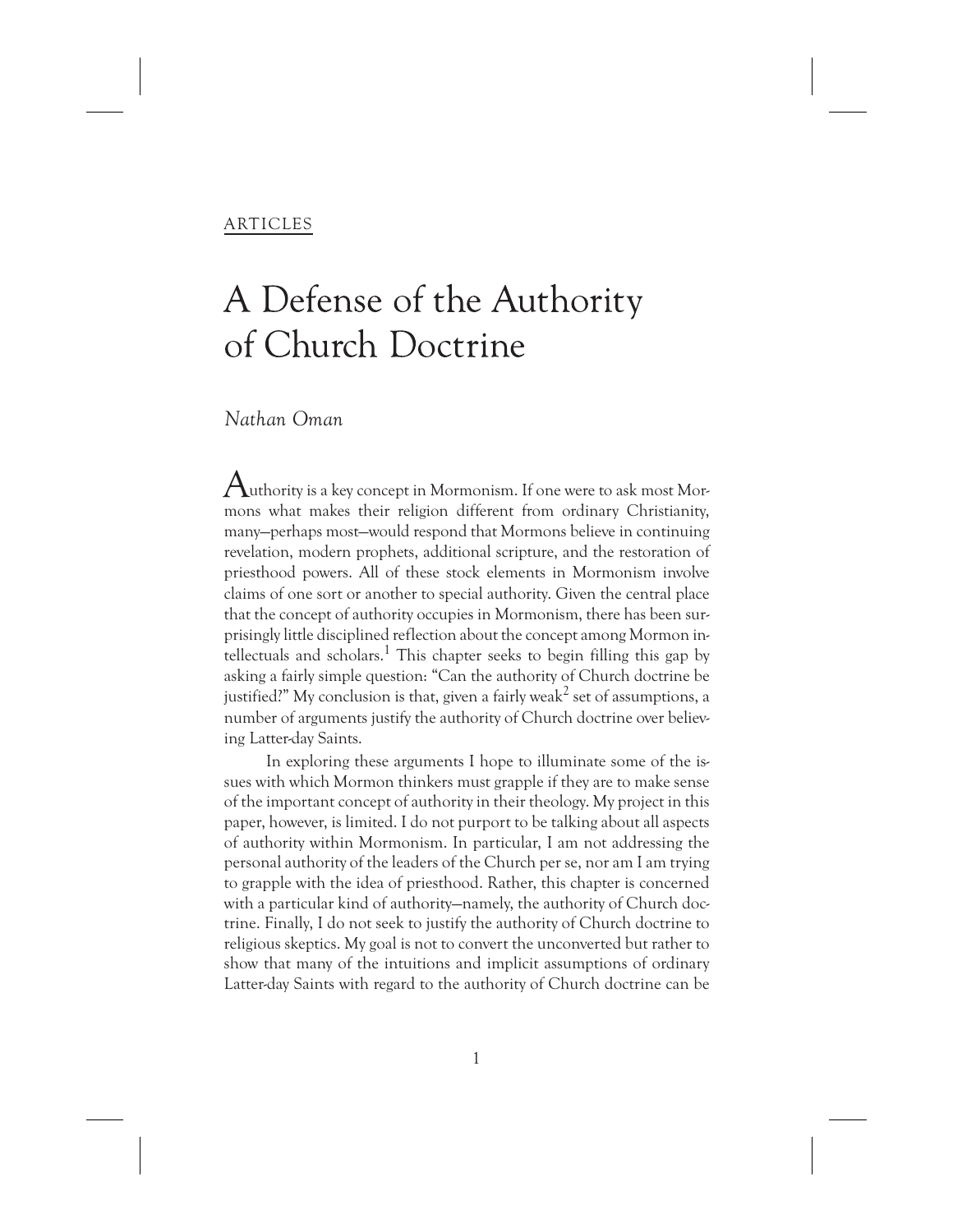made explicit and justified by arguments resting on premises that are widely shared among Mormons.

Mormons regularly invoke the idea of Church doctrine to differentiate between those teachings and practices that have some claim on them and those teachings and practices that are merely opinions or suggestions. For example, Heber might claim that evolution is a false and evil teaching. Brigham then responds by saying, "That is just your opinion. That is not Church doctrine." Likewise, Brigham might suggest that the Word of Wisdom, properly understood, requires abstention from all meat. Heber then responds by saying, "That is just your interpretation. That is not Church doctrine." The clear implication in both exchanges is that, were the opinion or practice in question Church doctrine, it would have a claim on Heber or Brigham that it does not otherwise have.

I have presented arguments elsewhere about the problem of identifying what is or is not Church doctrine.<sup>3</sup> Rather than restating those arguments here, I will simply restate my conclusions. Mormons lack a clear rule that allows them to identify what is or is not Church doctrine. The various possibilities—teachings that have been formally added to the standard works, statements that have been formally accepted in general conference, statements that have been made by prophets and apostles in the appropriate context, etc.—all turn out to be over- or under-inclusive when examined in detail. To be sure, all of these proposed rules are useful in orienting us toward Church doctrine, even if they are not foolproof methods for identifying it. Nevertheless, we do have unambiguous cases of Church doctrine. It is clearly Church doctrine that Jesus Christ is the Savior of humankind and that Mormons should not drink coffee or alcohol. Rather than relying on a rule of recognition for identifying Church doctrine, Mormons rely on a hermeneutic approach. We determine what is or is not Church doctrine by offering interpretations—stories, if you will—that seek to make sense of clear instances of Church doctrine against the backdrop of Mormon scriptures, teachings, history, and practices. In offering this interpretation, we seek to present Mormon texts, practices, and history in the best possible light, not for any apologetic purpose but rather because, in seeking what is normative, we reject interpretations that we would regard as normatively less attractive. This does not mean that Church doctrine is simply a matter of what we think is best. It is not. It is a matter of charitably interpreting Mormon practices, texts, and experience.

Because this is a complicated and inherently normative task, the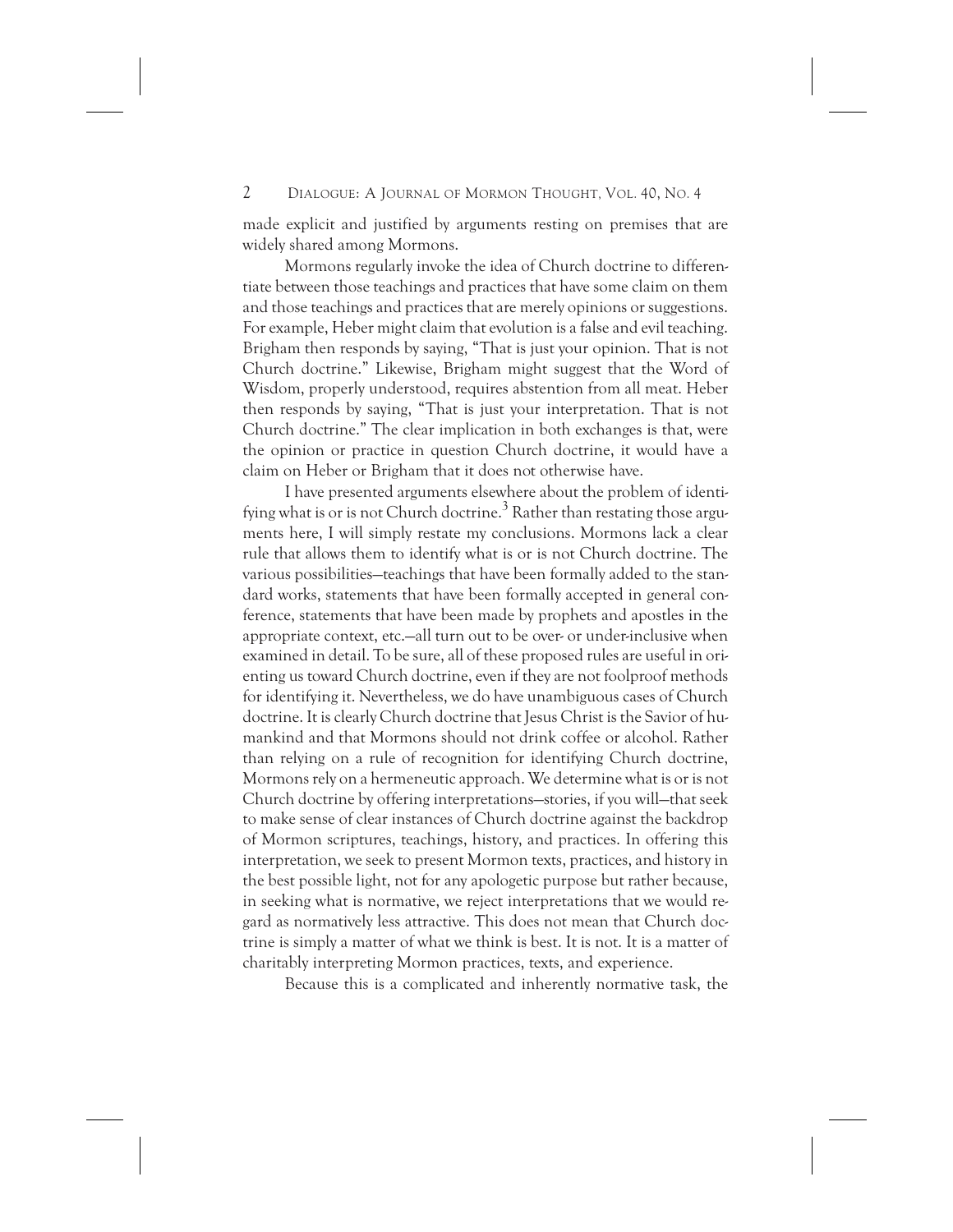precise contours of Church doctrine are always contestable. This characterization needn't imply that there are no right answers to the question of whether something is Church doctrine. It simply means that we are unlikely to arrive at a formula that will allow us to definitively answer the question in every circumstance. Rather than relying on an intellectual formula, the Church seems to cope with the potential problems of doctrinal disagreements ethically and institutionally. Ethically, we are told not to contend in anger about points of doctrine. Institutionally, the practical difficulties of doctrinal disagreement can be resolved by the fiat of whoever has the stewardship for a particular institutional setting. Thus, doctrinal discussions in a ward Sunday School class are "managed" by an ethic of being charitable to one another in our disagreement and by the bishop's ability to direct teachers to teach in a particular way or release them from their callings. Neither of these coping mechanisms, however, requires that we have a formula for incontestably laying to rest what is or is not Church doctrine in every case.

Given this understanding of Church doctrine (and it is the understanding that I will assume for the rest of this article), can its authority be justified? Ultimately, I believe that the answer is yes, but to understand why, we must first have a clearer notion of what we mean by authority.

#### **On the Nature of Authority**

Ultimately authority is a form of reason giving. The manifest successes of philosophical modernism and philosophical liberalism, both of which rest to a greater or lesser extent on overt hostility to the notion of authority, however, can make it difficult to recognize this fact. Indeed, for some people authority seems like the antithesis of reason giving. The oddity of authority as a form of reason giving comes from the fact that authority offers a peculiar kind of reason. Consider the following dialogue.

Heber: I think that drinking wine should be fine for everyone. Alcohol needn't be destructive if it's consumed in moderation, and science has shown that modest amounts of wine are good for your heart.

Brigham: True enough and I suppose that makes sense. However, as a matter of Church doctrine, Mormons must abstain from alcohol. Therefore, Mormons ought not to drink wine.

Heber offers two reasons for his conclusion, namely that moderate alcohol consumption isn't destructive and can actually help one's heart. Brigham denies his conclusion, but he doesn't deny Heber's reasons. In-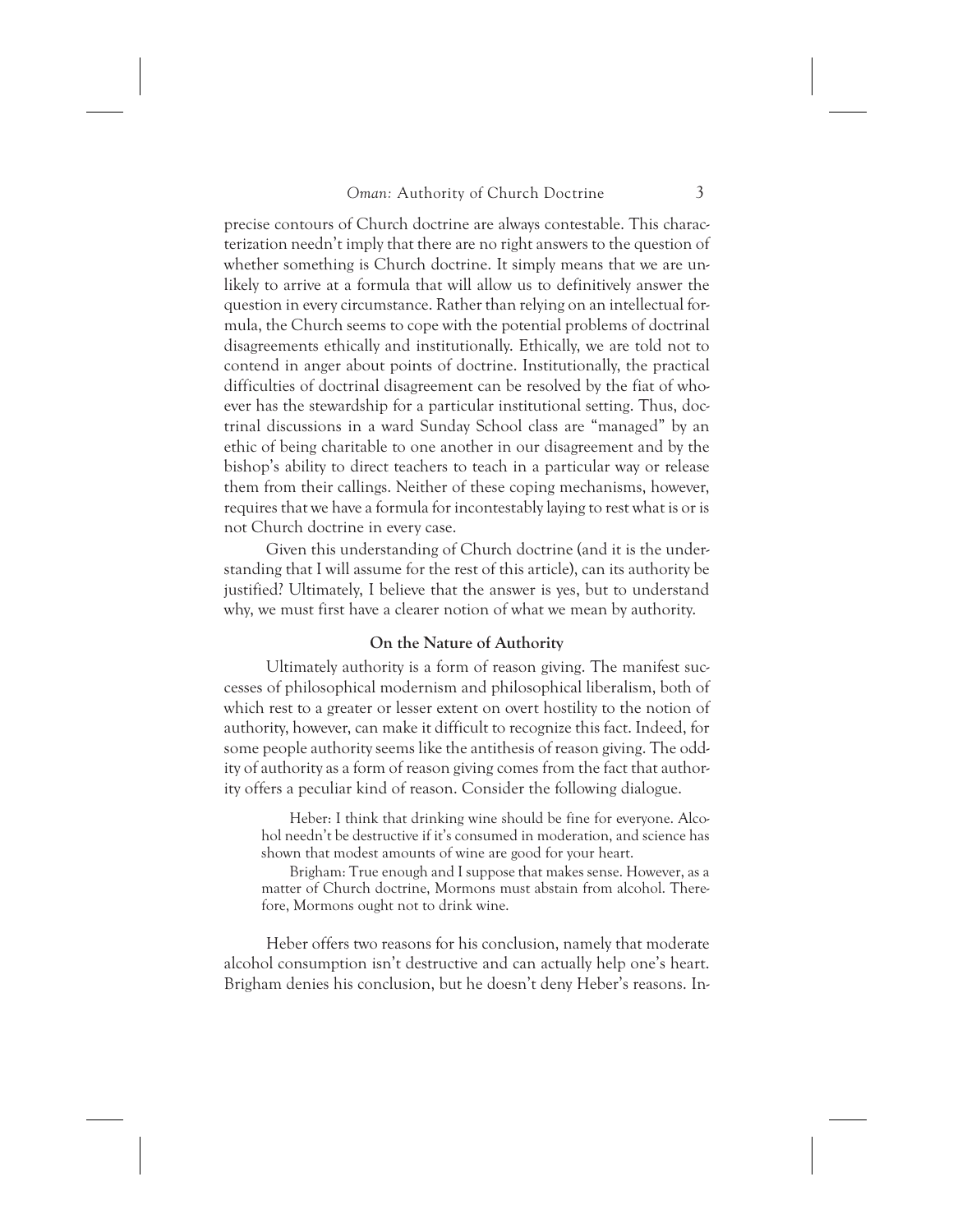deed, he concedes that they are true. Rather, he offers Church doctrine as a reason for reaching the opposite conclusion. Yet on its face, Church doctrine does not consist of a denial of the truth of Heber's reasons. Rather the way that Brigham invokes Church doctrine suggests that Heber's reasons simply don't matter. The authority of Church doctrine excludes them.

In his classic work on the concept of authority, Oxford philosopher Joseph Raz focused on this exclusionary quality of authoritative reasons. When one offers authority as a reason, he argued, it interacts with other reasons in a special way. It simply excludes them. For this reason, Raz spoke of authority as an "exclusionary" reason. He wrote: "There is a sense in which if one accepts the legitimacy of an authority one is committed to following it blindly. One can be very watchful that it shall not overstep its authority and be sensitive to the presence of non-excluded considerations. But barring these possibilities, one is to follow the authority regardless of one's view of the merits of the case (that is blindly). One may form a view on the merits but so long as one follows the authority this is an academic exercise of no practical importance."4

Hence, the denial of authority consists not in disagreement with it, but rather in the denial that an authority has the ability to exclude other reasons. Likewise, to accept an authority involves more than simply agreeing with it. Paradoxically, one can agree with everything that an authority claims and nevertheless deny that it is an authority. At the same time, one can disagree with everything that an authority says and yet still accept it as authoritative.

The example of the law illustrates how authority operates as a reason. It may be that one follows the law only because one regards it as embodying desirable policies. One is punctiliously obedient to its demands, but only because one happens to agree with them. In such a case, one does not grant to it authority. In contrast, one might believe that, as a substantive matter, the policies embodied by the law are misguided. Yet if one regards the law as authoritative, then this disagreement becomes, as Raz says, "an academic exercise of no practical importance." One follows the law because it provides an exclusionary reason for acting.

We can identify Church doctrine as a species of authority precisely because it purports to be an exclusionary reason. This fact provides us with a structure for our arguments about its possible authority. In order to show that the authority of Church doctrine is justified, we need to have ar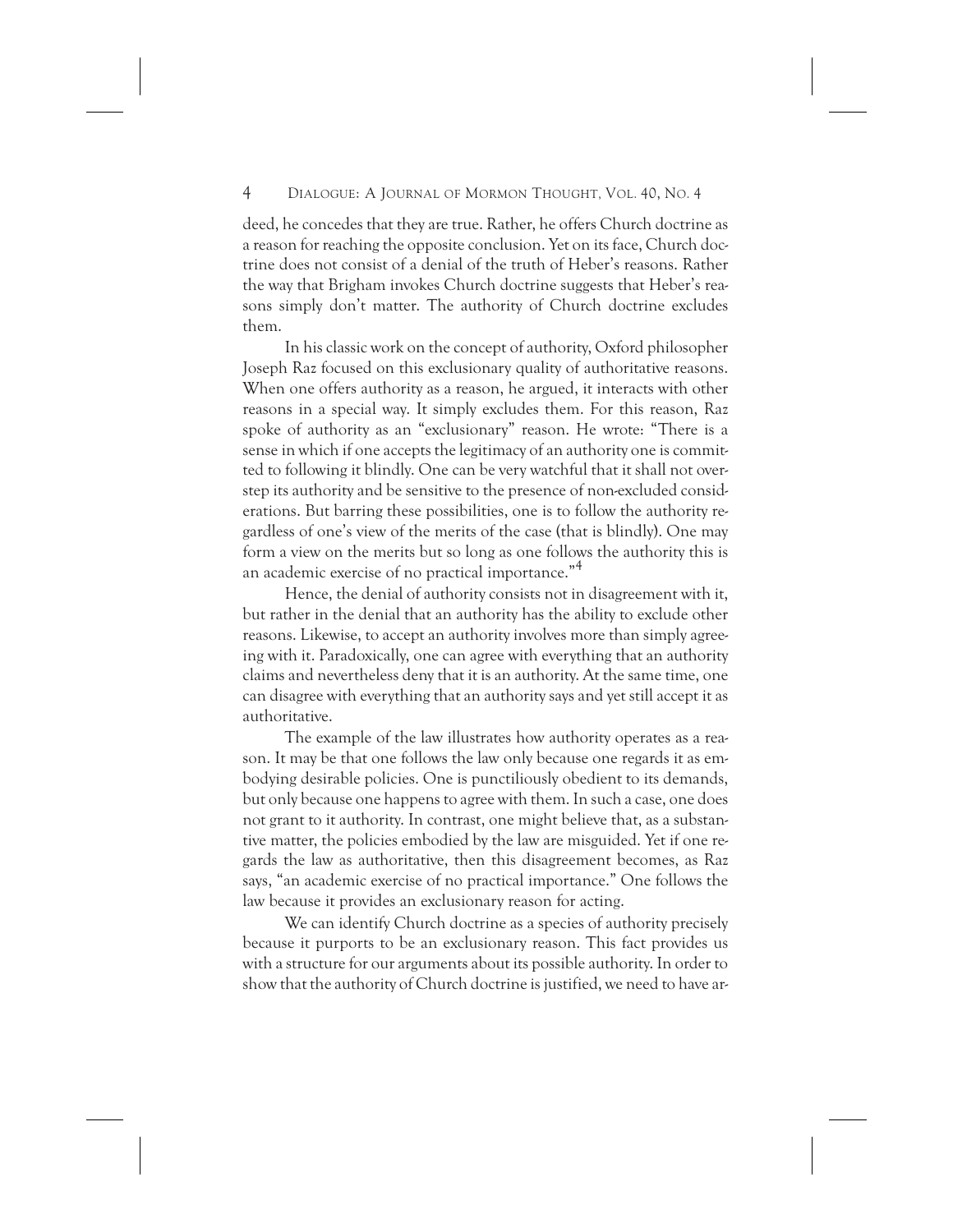guments for why it should act as an exclusionary reason. This, in turn, means that we cannot justify the authority of Church doctrine solely by reference to its substantive content. For example, one cannot defend the authority of the Word of Wisdom by marshalling arguments for its beneficial health effects. Indeed, if it were possible to compile an exhaustive catalog of every Church doctrine and then one by one offer arguments in support of their substantive content, one would not have demonstrated the authority of Church doctrine. In a sense, each of these arguments would consist of a rejection of the question of authority, and all that their success would produce would be accidental agreement with Church doctrine. Put in concrete terms, a person who abstains from tobacco because he or she believes that it is harmful does not thereby accept the authority of the Word of Wisdom.

The key question for the authority of Church doctrine thus comes in justifying its claims in those cases where we are otherwise disposed to reject its substantive conclusions. The question is vital for both practical and philosophical reasons. Practically, it is of importance because it is precisely in those cases that Church doctrine is potentially the most valuable. To the extent that Church doctrine simply tracks my substantive beliefs there is a sense in which it is not really all that practically important to me. Furthermore, if I am willing to grant legitimacy to the claims of Church doctrine only in those cases where I already substantively agree with it, there is a sense in which it lacks any power to teach or change me. It is precisely those instances where I find myself in disagreement with the substantive content of Church doctrine that it has the real possibility of altering or changing my beliefs and behaviors.

Philosophically, the point at which we disagree with the substantive content of Church doctrine is key because this is precisely the point at which we are confronted with the question of its authority. Accordingly, any argument for the authority of Church doctrine must meet a simple test. It must justify the claim of Church doctrine over Latter-day Saints in precisely those cases where they are otherwise disposed to believe or act differently. Such an argument must therefore be independent of the substantive content of Church doctrine in any particular instances. Only by being substance-neutral can the argument provide an exclusionary reason. For example, suppose that one believes that—all things being equal—women should have absolutely symmetrical institutional authority with men. An argument for the authority of Church doctrine would jus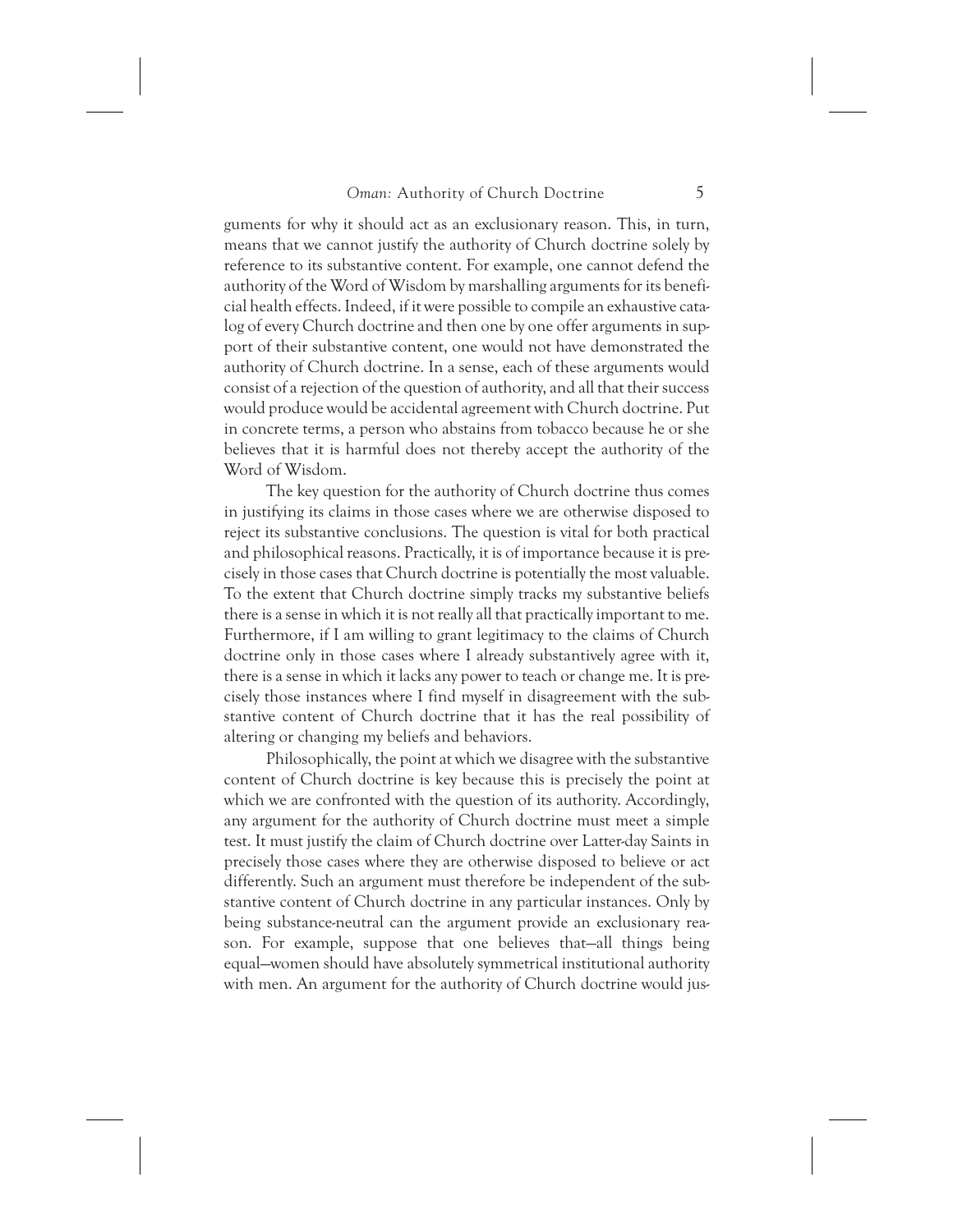tify the denial of the priesthood to women without reference to why the practice is substantively desirable.

There are at least three such arguments for the authority of Church doctrine that meet this criterion of substantive neutrality: the argument from covenant, the argument from epistemic advantage, and the argument from community participation.

#### **The Argument from Covenant**

The first basis for the authority of Church doctrine is covenant. Promises, like authority, provide exclusionary reasons for acting. Consider another dialogue between Heber and Brigham.

Brigham: We should go to Emma's birthday party. She has been very kind to us, and I think that if we went it would make her happy.

Heber: I agree. Unfortunately, I have already promised to attend Eliza's birthday party, which is at the same time.

The structure of the reasons in this dialogue should be familiar. Brigham has offered reasons for acting that Heber accepts in the abstract. Yet his abstract agreement has become "an academic exercise of no practical importance." The reason is that Brigham's reasons have been excluded from Heber's consideration by the force of Heber's promise. Promises, however, have other qualities beyond the exclusionary nature of the reasons that they offer. Most prominently, they seem to have the ability to transform wholly unrequired action into an obligation. Even assuming that Heber has no other relationship to Eliza, his promise is sufficient to create an obligation to attend her party.

Some theorists of promising have found this bootstrap quality of promising unacceptable, proposing theories of promise-keeping that link the obligation to keep a promise to the promise's substantive content. For example, medieval jurists argued that, in making a promise, we are always seeking some end. The obligation to keep a promise is linked to the end that the promise-maker is pursuing. Hence, for example, a promise that has the goal to further the torture of innocent babies does not create an obligation. On the other hand, a promise whose end is the expression of some virtue, such as generosity or kindness, does create an obligation.<sup>5</sup>

Other theorists have embraced promissory bootstrapping. In particular, writers in the tradition of liberal political philosophy have argued that the force of a promise is an extension of a commitment to personal freedom, allowing people the liberty of, in effect, creating their own moral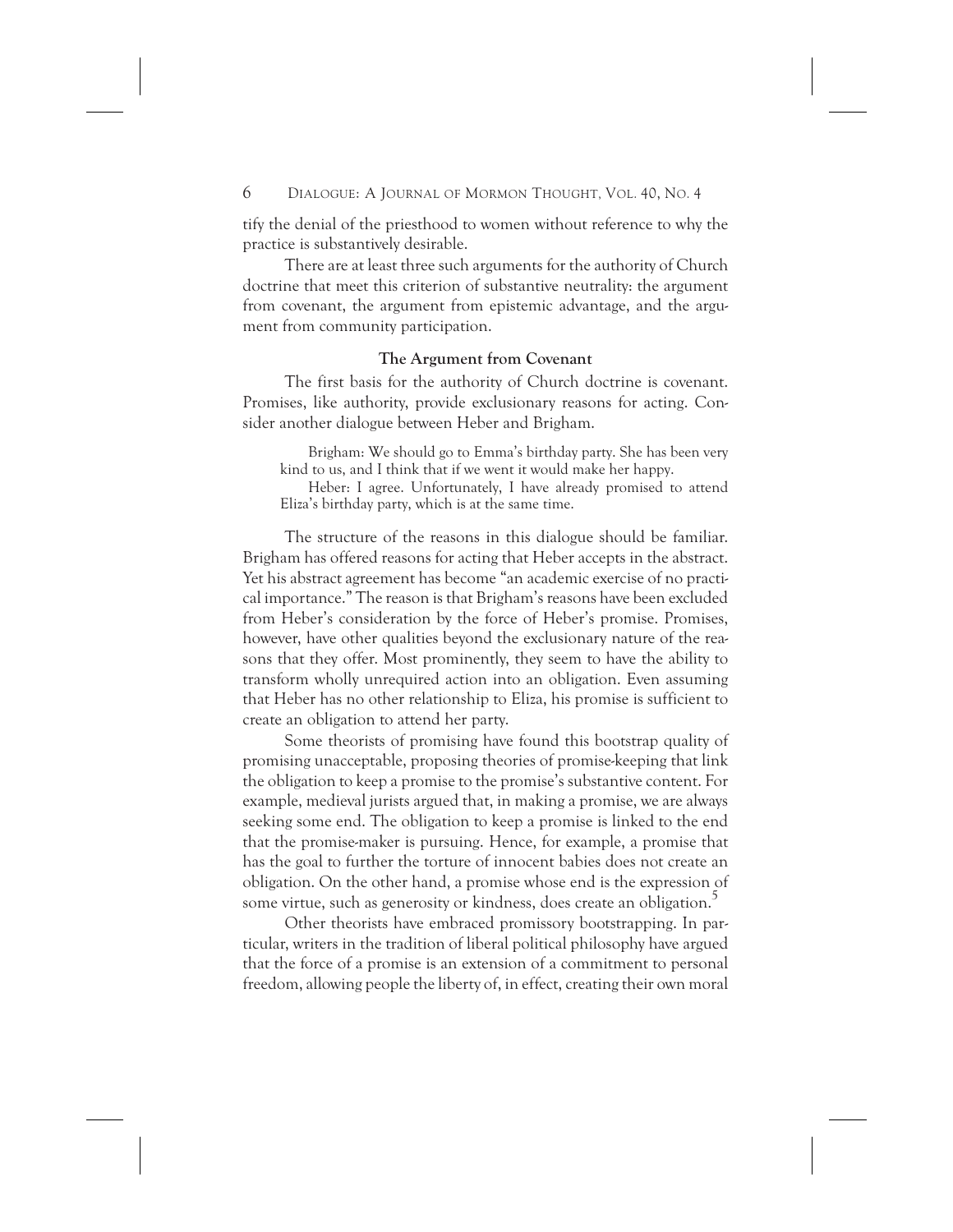universe.<sup>6</sup> Indeed, promise-making has proved so attractive a normative basis for liberal thinkers that those in the social contract tradition have sought to show that virtually *all* political obligations—and perhaps social obligations as well—can be founded on the power of promises.<sup>7</sup>

Both of these approaches, however, see promises as providing exclusionary reasons.<sup>8</sup> It is true that the teleological theories of promise-making offered by medieval jurists did not see the obligations of promises as independent of their ends. This doesn't mean, however, that they believed that promissory obligations lacked the ability to trump other reasons. Rather, in effect they claimed that to promise for an unworthy end constituted a kind of failure, analogous to the person who attempts to make a promise but because of some misadventure does not do so. The wicked-ended promise attempts to create obligations but fails to do so. On the other hand, a morally successful promise does, in this view, create ordinary promissory obligations. The liberal theory of promising, of course, is premised on acceptance of the exclusionary nature of promises. It simply disagrees with the older, medieval theory about the conditions necessary to create a morally successful promise.

At numerous points in their religious lives, Mormons make covenants, which, at least in part, take the form of promises. Provided that we can legitimately interpret those covenants as containing a promise to accept the normative claims of Church doctrine, then they provide an argument that meets the conditions set forth above for a successful theory of Church doctrine's authority. A promise explains why Church doctrine requires us to reject otherwise compelling reasons and does so independent of the particular content of Church doctrine—although, in the teleological view of promising, the underlying end for which one enters covenants does matter.

We are therefore presented with two questions. First, do Mormon covenants contain a promise to accept Church doctrine? Second, do Mormons in fact successfully make such promises? The first question goes to the meaning of the covenants that Mormons make. The second goes to conditions under which they enter their covenants.

There are three main contexts in which Mormons make covenants: baptism, the sacrament of the Lord's Supper, and the temple. A fourth possibility is when Mormons sustain their leaders in ward, stake, and general conferences. The first and most obvious objection is to point out that nowhere in any of these rituals do words to the effect "I promise to submit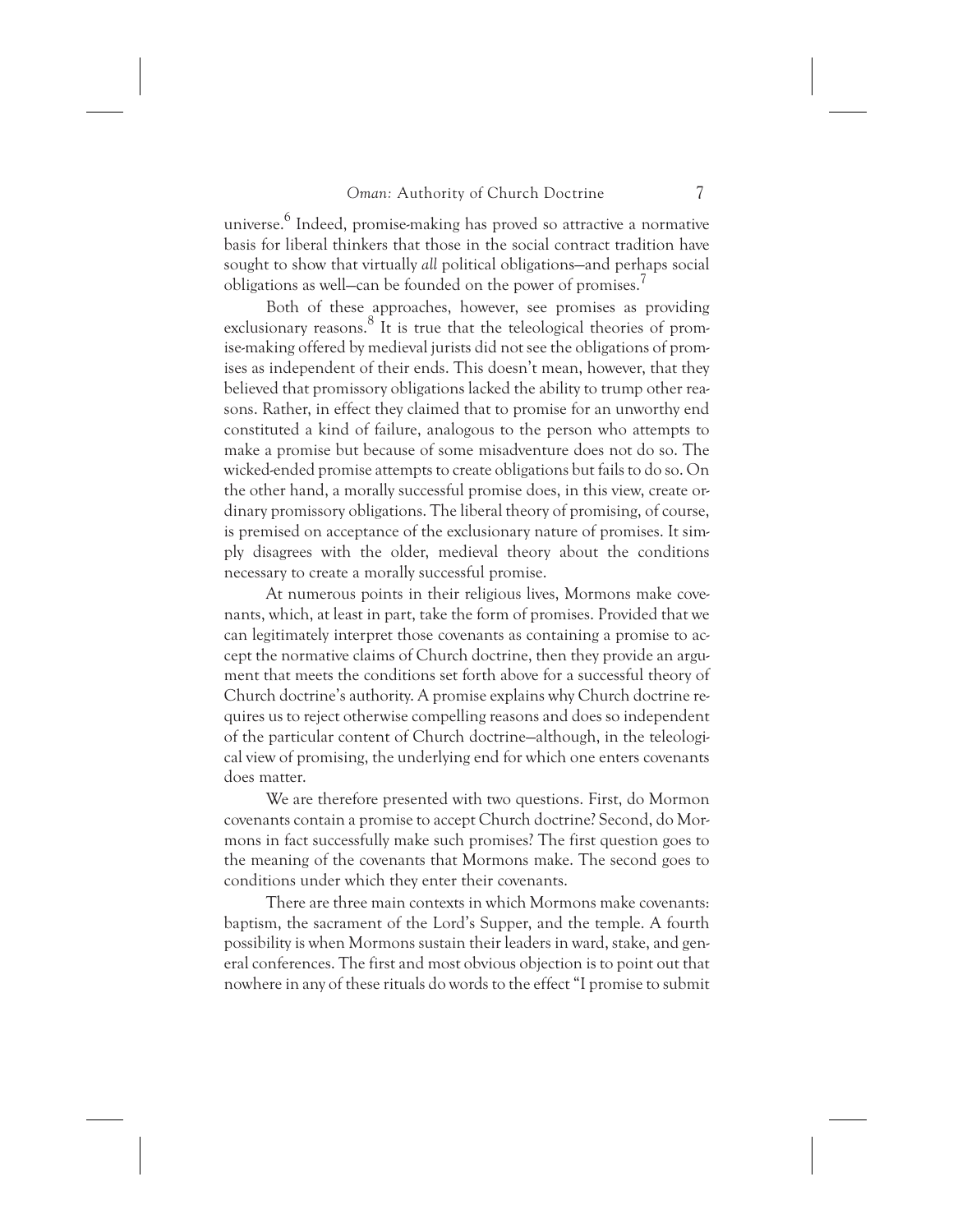to Church doctrine" explicitly appear. Despite its initial plausibility, however, this objection is considerably less powerful than it appears. Its problem lies in the fact that the meaning of our linguistic acts frequently—indeed, almost always—exceeds our explicit statements. There are at least two important ways in which this happens. First, there may simply be a well-established but implicit understanding of certain actions. Second, linguistic action will include some assumptions that are necessary for it to be successful, even if these assumptions are not necessarily a part of our social understanding.

Consider two separate situations. In the first situation, Heber, Brigham, Eliza, and Emma are sitting around. Heber suspects that one of them has earlier received a plane ticket to New York in the mail, but he does not know which one it was. He asks, "Are any of you going to New York?" Brigham replies, "Yes. I will go to New York next week." In the second situation, Heber asks Eliza if she will go to New York and find his lost friend. He extends his hand to Eliza and asks, "Will you go to New York next week for me?" She shakes hands with him and responds, "Yes. I will go to New York next week." Both Brigham and Eliza uttered precisely the same words, yet their actions have quite different meanings. Brigham has merely made a statement that predicts his future actions. Eliza, in contrast, has made a commitment that includes going to New York and finding Heber's lost friend. We can infer this latter meaning not only from the context in which it was given—Heber's concern for his friend and his manifest desire to extract a commitment from Eliza—but also from the fact that they shook on it, a ritual with a well-understood meaning of commitment. In other words, the unstated meaning is implicitly understood on the basis of context and social convention.

The second way in which the meaning of some linguistic act can exceed its explicit words has to do with the necessary assumptions involved in what we say. It is a matter of content that is logically necessary for some linguistic act to have the meaning (explicit and implicit) that it does. Legal philosopher Lon Fuller gave the analogy of an absent-minded professor who walks out of his office door. The professor doesn't explicitly assume that the floor outside his office door will be there, yet the floor's existence is a necessary assumption of his actions. When Brigham says, with complete earnestness, that he is going to New York City, his statement carries a host of assumptions. For example, it assumes that New York City has not been utterly destroyed by a gigantic, rampaging ape, even though the ab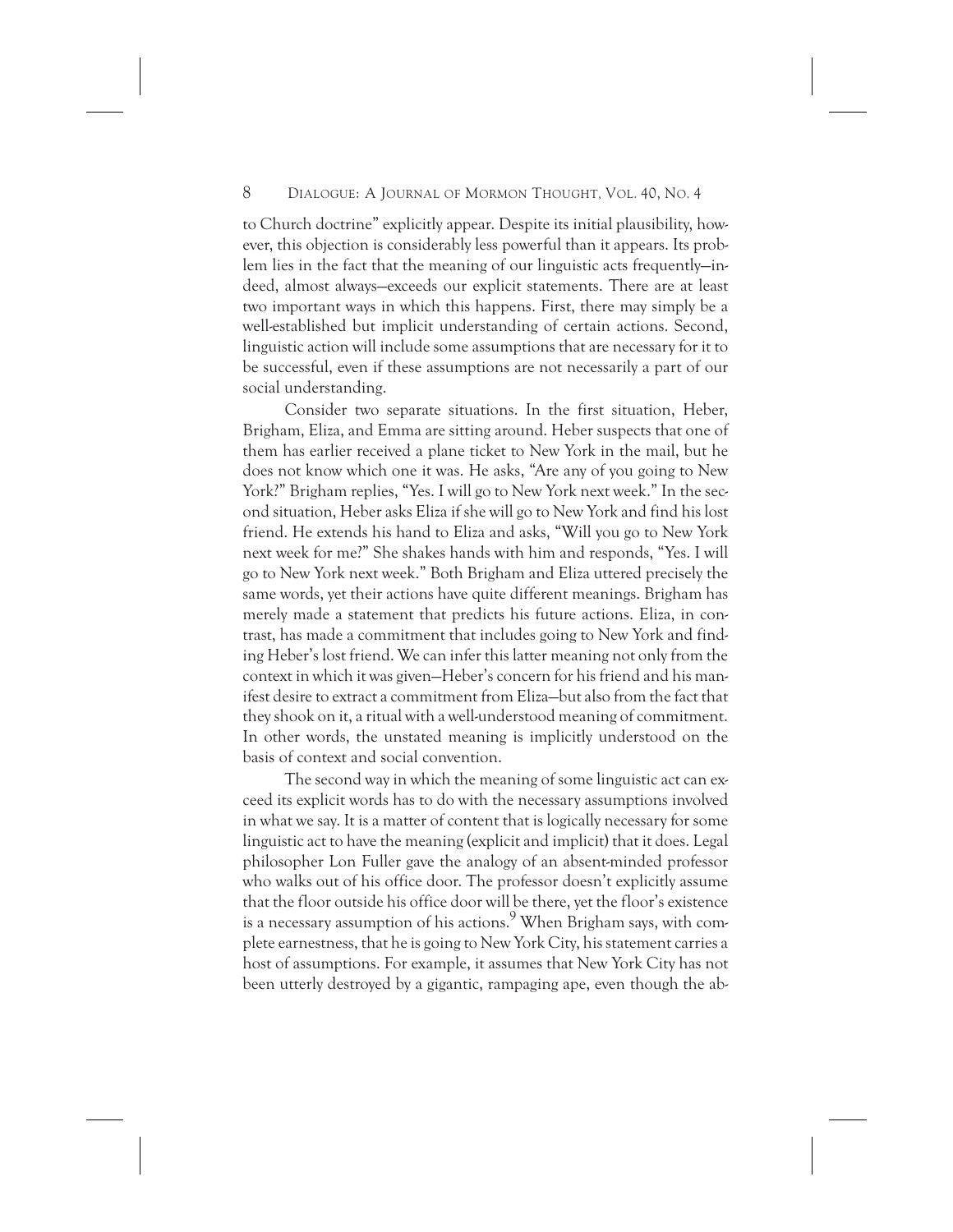sence of rampaging apes is not part of our implicit understanding of Brigham's statement. Rather, it is a logical necessity for the statement to be true. Brigham can't go to New York City if New York City no longer exists. Hence, in understanding the meaning of linguistic acts, we must also look to the implicit understanding of the meaning in the context in which the linguistic acts are used and to the assumptions that are logically necessary for both our explicit and implicit understandings, in addition to the literal meaning of the words.

In understanding whether baptism involves a promise to follow Church doctrine, we must first establish the social meaning of baptism, since promises are fundamentally social acts. While the scriptures do not explicitly state that at baptism one promises to be bound by Church doctrine, what they do say about baptism, coupled with common teachings within the Church, seems sufficient to support an implicit understanding of such a promise. Restoration scriptures contain several prominent discussions of baptism. In the Book of Mormon, Nephi teaches that Christ's baptism was necessary to show an example to all. In explaining the meaning of baptism, Nephi states that it shows a willingness to keep commandments (2 Ne. 9:14). Later, Alma the Elder teaches that baptism is a covenant to serve God and keep his commandments (Mosiah 18:8–10). Finally, Moroni notes that baptism causes one to be numbered among the Church and notes that one loses this status by an act of the Church itself (Moro. 6:4, 7). Section 20 of the Doctrine and Covenants also provides a summary of the procedure and meaning of baptism. Pointedly, the passage on baptism begins with a colophon stating "Duties of the members of the Church after they are baptized" (D&C 20:68), implying that baptism creates obligations for Church members.

Church publications also support the idea that baptism contains an implicit promise to follow Church doctrine. For example, the Church's *True to the Faith* booklet, a brief compendium of Church teachings, states: "When you are baptized, you enter into a covenant with God. You promise to take upon yourself the name of Jesus Christ, keep His commandments, and serve Him to the end. . . . When you take upon yourself the name of Jesus Christ, you see yourself as His. You put Him and His work first in your life."10

More pointedly, in *Preach My Gospel,* the manual that provides the basis for instructing prospective converts, baptism is explained as bringing with it an obligation to keep a host of commandments commonly associ-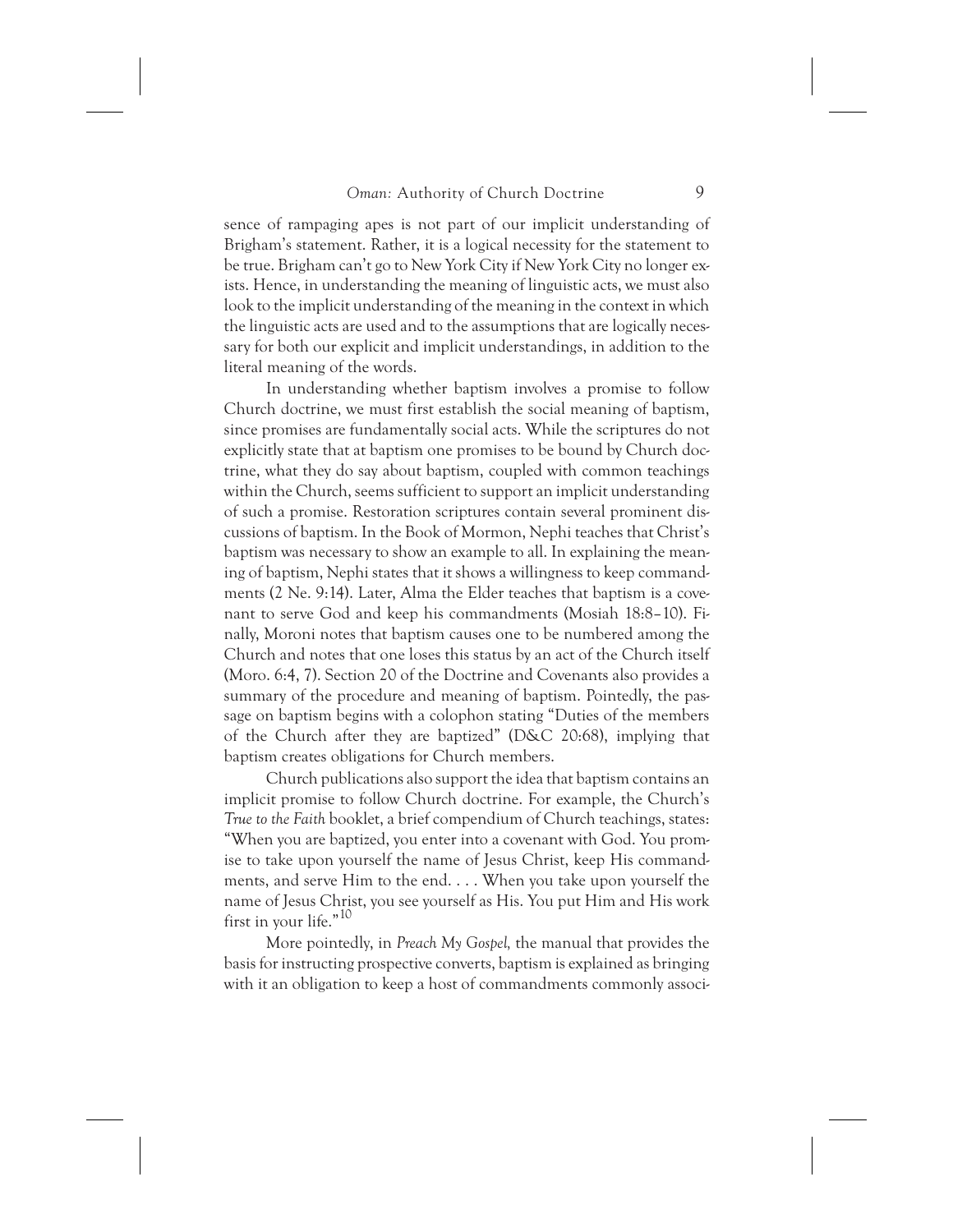ated with Church doctrine including following the prophet and obeying the laws of chastity, tithing, the fast, and conforming to the provisions of the Word of Wisdom.<sup>11</sup> In citing these sources, I am not offering them as authorities on the meaning of baptism, but as evidence of a particular social understanding—namely, that when one is baptized, one promises to be bound by Church doctrine.<sup>12</sup>

One can make a second kind of argument that baptism involves a covenant to follow Church doctrine. Rather than arguing that baptism involves an unstated but well-understood promise to follow Church doctrine, one can argue that the presence of such a promise is a necessary assumption of what is in fact baptism's well-understood meaning. I take it to be uncontroversial that baptism creates obligations. A person who is baptized is now a member of the Church and as such has a host of obligations that he or she did not previously have. The question thus becomes how one accounts for the fact that these obligations, which did not exist before, are now thought to exist. Put another way, because baptism is unquestionably seen as a gateway to certain kinds of obligations, as an analytic matter it necessarily involves something that creates these obligations. This "something" is a necessary assumption of the act of baptism in the same way that the floor is a necessary assumption of the absent-minded professor who steps out of his office, regardless of what the professor thinks or understands. Promise-making seems like a particularly good candidate for this obligation-creating something. What we need is a concept that allows us to explain why something that was previously unobjectionable or non-obligatory—such as the moderate consumption of wine or fasting on the first Sunday of the month—now becomes forbidden or obligatory. The concept of promise would fill this role perfectly, precisely because one of the things that promises do is to make obligatory what was previously not obligatory.

There is, however, a very powerful conceptual competitor to promise: divine command. In this view, the obligations associated with baptism do not exist because of any kind of promise on the part of the person being baptized, but rather because God commands them. The divine command argument can take one of two forms. Under the strong divine command argument, all of the obligations associated with baptism are actually universal and the unbaptized are either sinning in ignorance or willfully disregarding divine demands. This position, however, is ultimately untenable. For example, for the obligations associated with baptism to be uni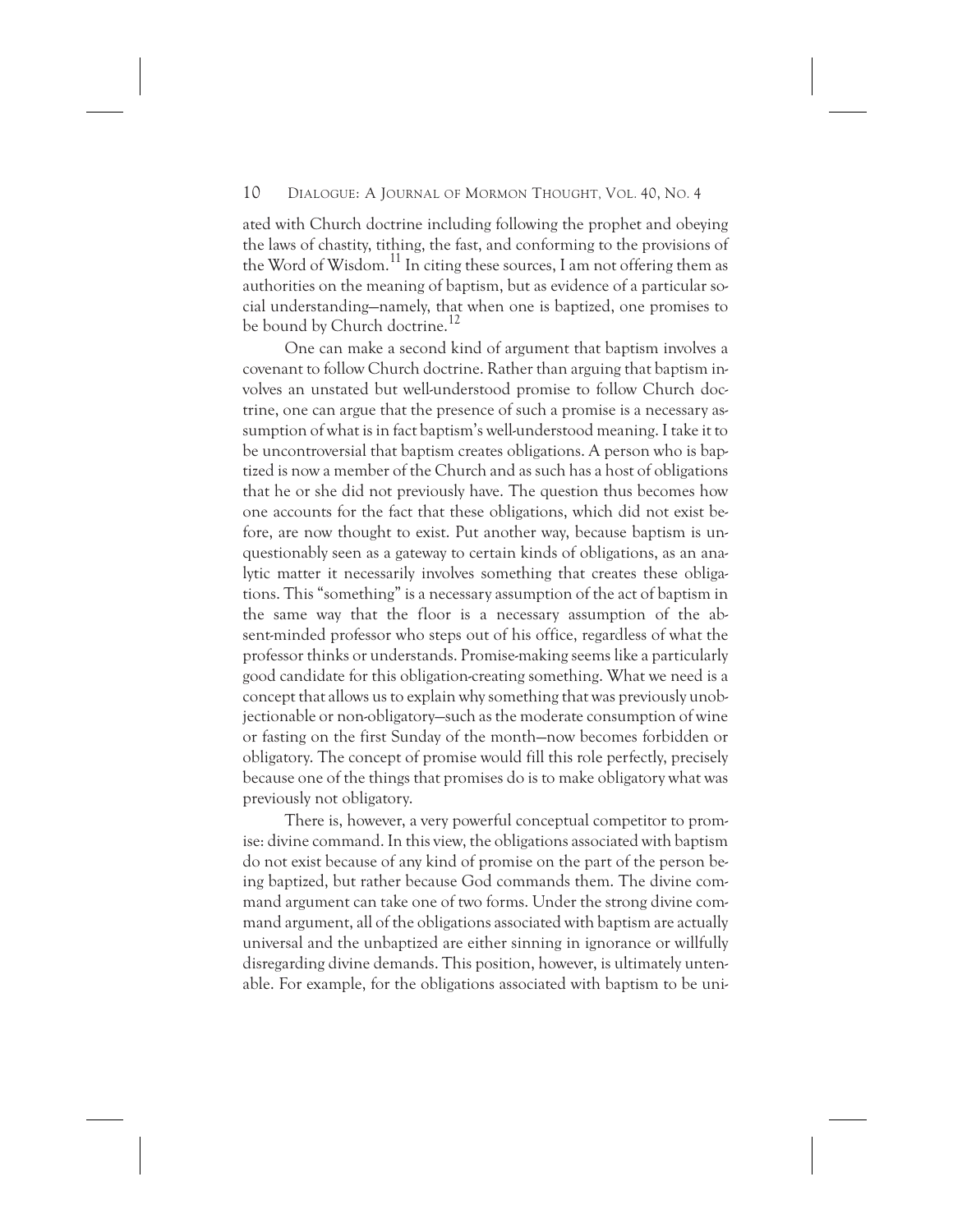versal it would have to be the case that the moderate consumption of wine is wrong for all people. Not only is there no support for such a proposition in the text of the Word of Wisdom, which is explicitly directed to Church members (D&C 89:1), but it seems to be rejected by other scriptures indicating that the responsible consumption of alcohol is unobjectionable. Most prominent, of course, are Jesus's apparently positive attitude toward wine, witnessed by the miracle at the feast of Cana (John 2:1–11) and the accounts of his drinking wine with his apostles (Matt. 26:26–29). Hence, even if one thinks that some of the obligations commonly associated with baptism are universalizable, it is difficult to believe that all of them are.

Under the weak version of the divine command argument, the obligations associated with baptism are not necessarily universal—it really was just fine to drink wine before becoming a Mormon—but nevertheless find their basis, not in promises, but in divine commands. In this view, some of God's commands, rather than taking the form of "thou shalt . . . ," take the form of "Mormons shalt . . . " or "those who have been baptized shalt . . ." For certain behaviors, this argument seems entirely adequate; but if applied to all of the uniquely Mormon obligations associated with baptism, it runs into two problems. First, in many instances our understanding of what is or is not a divine command is decisively mediated by Church doctrine. The Word of Wisdom and temple work provide two striking examples. One can plausibly argue that the text of the Word of Wisdom endorses the drinking of beers and ales. Verse 17 commends the use of "barley for all useful animals, and for mild drinks" (D&C 89:17). In historical context, one might claim, "mild drinks" are opposed to "hard drinks." The distinction being drawn was between beers or ales and higher alcohol-content beverages such as whiskey or bourbon. Yet any Latter-day Saint who invokes verse 17 to justify drinking beer will be met with the objection that, whatever its merits, this interpretation of verse 17 is not Church doctrine.

Likewise, Latter-day Saints view themselves as having an obligation to perform temple ordinances in behalf of the dead. Yet there are no scriptural passages commanding that vicarious sealings and endowments be performed. Only baptism for the dead makes an appearance in the scriptures (D&C 128). The obligation to perform vicarious sealings and endowments is derived by expansively interpreting scriptural passages in light of later historical practice and consistent teachings within the Church. In other words, we discover the obligation to perform endow-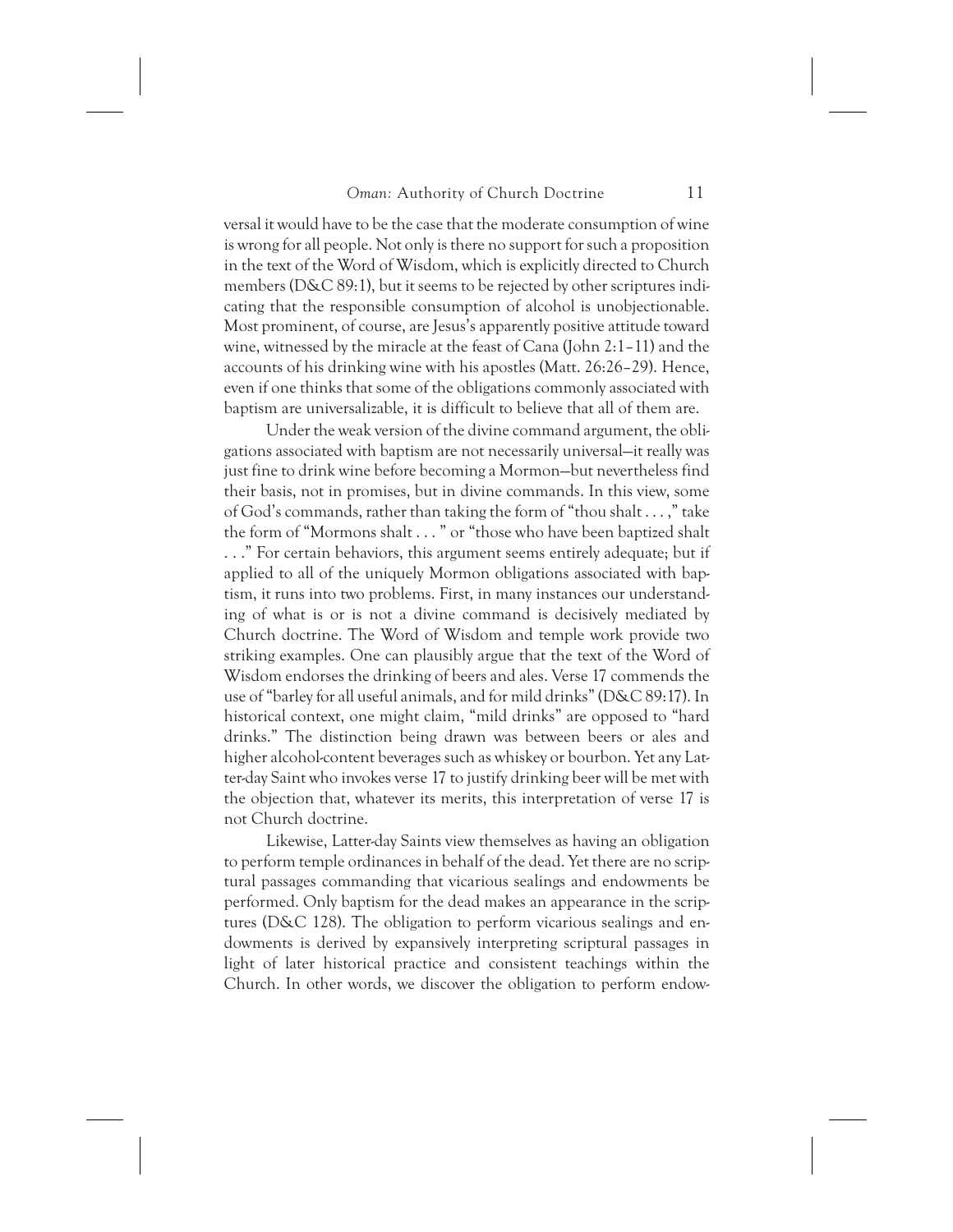ments and sealings in behalf of the dead, not from any unmediated divine command or even from a clear sacred text, but from Church doctrine itself. Yet this process suggests that we have some sort of background obligation to follow Church doctrine that then makes it possible to identify particular obligations as divine commands. Put another way, the obligation to follow Church doctrine seems to be logically prior to any of the various interpretations that we use to discover particular divine commands.

Second, even if certain obligations might be plausibly—if problematically—traced back to a divine command, some of our obligations seem to have no basis other than Church doctrine itself. There are many aspects of Church government that fall into this category. For example, there does not seem to be a strong basis for thinking that there is a direct divine command that the president of a ward Sunday School should be a priesthood holder. Yet these are nevertheless practices that seem to be embedded in the structure of Church doctrine such that a bishop who called a woman to be a Sunday School president would plausibly be deemed to have violated an obligation to follow Church doctrine. In the absence of some reason for supposing that God has commanded in general terms that Mormons should follow Church doctrine, a promise to obey Church doctrine seems the better way of accounting for such obligations.<sup>13</sup>

To the extent that baptism involves a promise to follow Church doctrine, one might nevertheless object that, when one is baptized, one fails to make a binding promise. For example, the words "I promise to pay you \$1,000 next Thursday" unambiguously purport to create an obligation. One could nevertheless say that these words fail to create any obligation. No one would claim, for instance, that saying these words in response to a threat to torture your only son creates a morally binding obligation. Likewise, if we were to trick an Esperanto speaker with no understanding of English into saying these words, assuring him—in Esperanto—that they actually mean, "I enjoy eating fresh oysters with my Diet Coke," no obligation to pay the \$1,000 has been created.

There are, of course, many different ways in which one might fail to make a promise by being baptized. For example, presumably children baptized by over-zealous missionaries in a "swimming party" have not made any sort of a binding promise. Likewise, a person who is baptized in the mistaken belief that in so doing he is becoming a Zen Unitarian or joining the Priory of Zion has probably failed to make a promise to follow Church doctrine. Such idiosyncratic failures to promise, however, present no real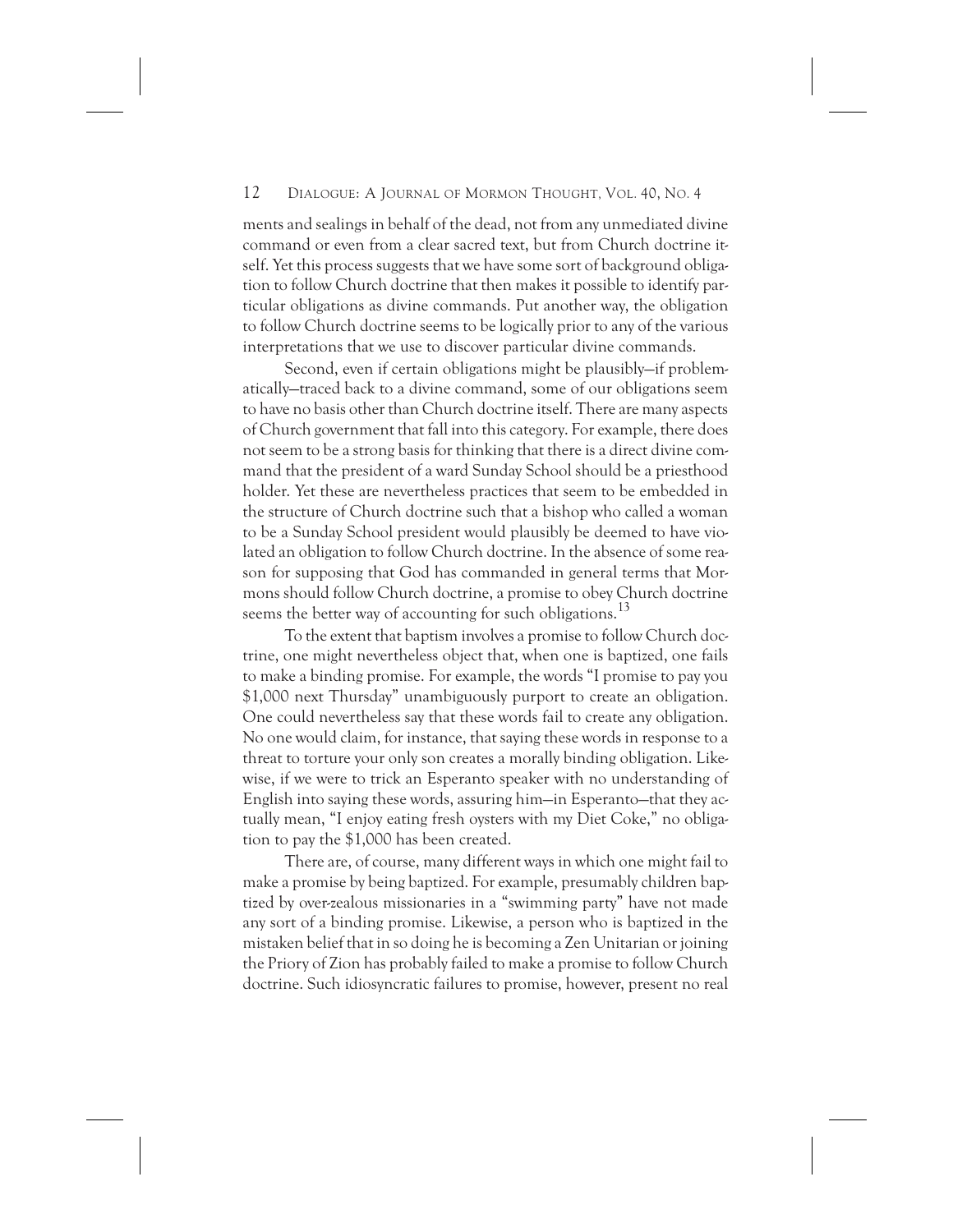challenge to the authority of Church doctrine per se because they go only to the absence of obligation in particular cases. Of far greater concern are objections suggesting that there is some systemic failure in the practice of baptism itself that keeps it from creating obligations in most cases. It seems to me that there are two main such objections.

First, one could argue that, when a person is baptized, he or she doesn't really understand Church doctrine and therefore cannot intend to be bound by all of its strictures. It is a mistake, however, to think that the meaning and obligation of a promise is exhausted by our conscious intentions. Consider a promise to care for an ailing loved one. When one makes such a promise, it is entirely possible that one has no conscious understanding of the precise nature of the obligations that one has undertaken. The nature of the ailment, its progress, and the course of treatment may all be unknown. Yet one's promise is neither meaningless nor limitless. One has simply undertaken the specific—but unknown—obligations that flow from one's promise, an obligation undertaken with the understanding that it would have unforeseen requirements. If the arguments offered thus far are correct, persons being baptized should understand that they are becoming a member of the Church and committing to following Church doctrine. Like the promise to care for an ailing loved one, the specific obligations of the promise may be unknown; but they flow from a fairly straightforward and well-understood commitment.

The second systemic objection is that, because many Mormons are baptized as children at age eight, they lacked the capacity to make a promise so important as the promise associated with baptism. This objection could take at least two forms. First, one could argue that an eight-year-old cannot understand the obligations associated with baptism. Second, one could argue that, given the fact that most eight-year-olds likely received baptism at the instigation of adults whom they are practically unable to resist, any promise made at baptism is coerced. There are two responses to both arguments. First, one can simply deny that eight-year-olds lack freedom or understanding. In this view, while eight-year-olds lack sophisticated theological understanding, they nevertheless grasp that, by being baptized, they agree to be bound by Church doctrine. Likewise, eight-year-olds who are baptized to please adults nevertheless do so willingly. This line of argument, however, is somewhat less than compelling.

The second response is to reject the idea that the promises associated with baptism necessarily occur at the discrete moment of baptism. In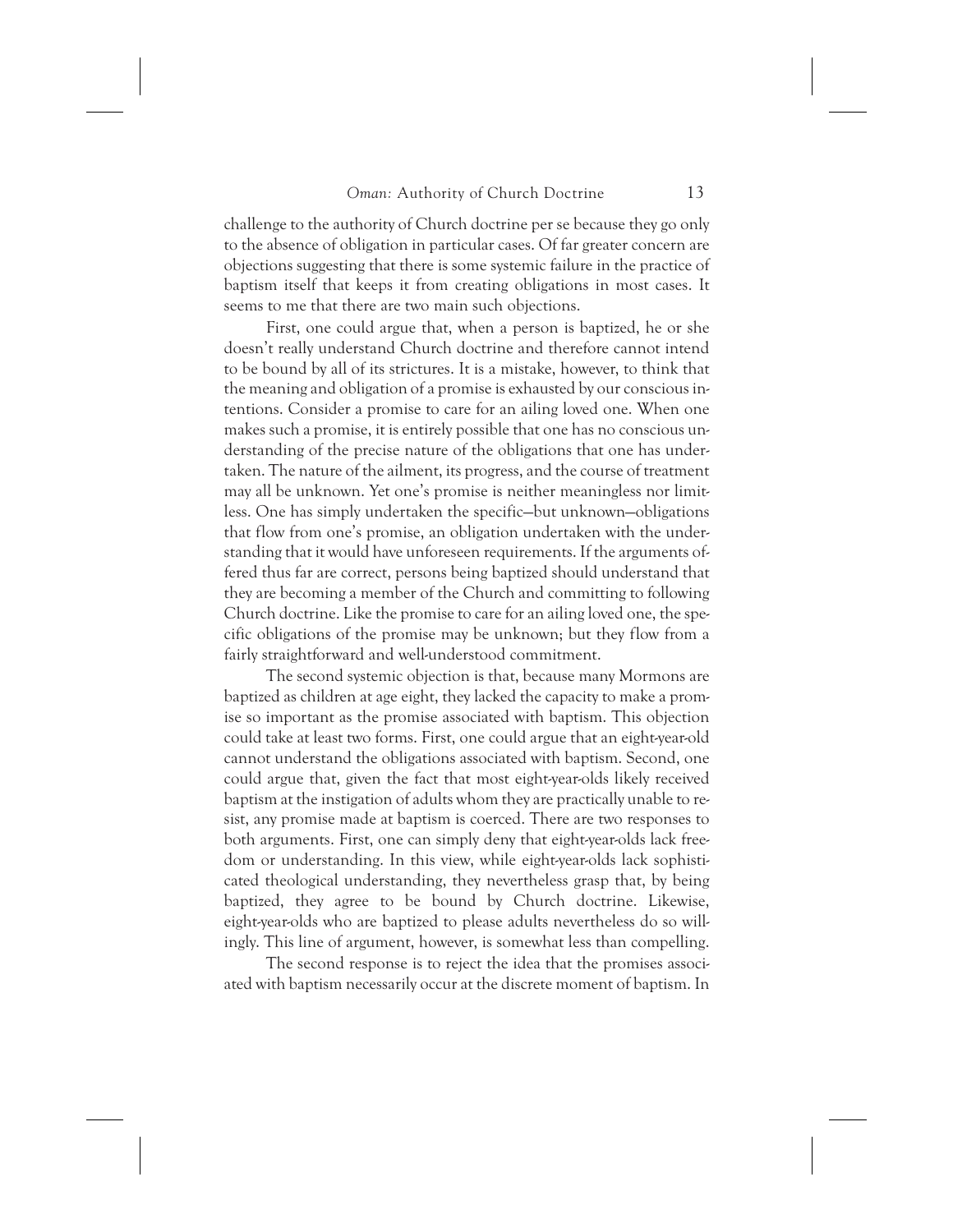contract law, for example, it is possible to make a legally binding promise even if the discrete moment of promising cannot be located. Rather the promise can arise out of a course of dealing whose cumulative effect can be understood as giving rise to a legitimate and identifiable commitment. Participation in the Church, especially the ordinance of the sacrament, can likewise become a kind of cumulative promising. It is a commonplace of Mormon teachings that, when we partake of the sacrament, we renew our baptismal covenants. Hence, even a member of the Church baptized as a child without full freedom or understanding has an opportunity each week to make—or not make—the same promises that he or she may have failed to make at the time of baptism. Emerging from this process of repeated rituals comes a promise to follow Church doctrine that is both fully voluntary and sufficiently informed to create binding obligations.<sup>14</sup>

#### **The Argument from Epistemic Advantage**

Many Mormons, if asked to justify the authority of Church doctrine, would likely reply that Church doctrine has authority because it is given by God.<sup>15</sup> This claim is problematized by the fact that Church doctrine can be identified only by recourse to a complex set of interpretive arguments. We lack a clear rule that allows us to identify Church doctrine in all cases, let alone one that will vouchsafe to us the assurance that every aspect of Church doctrine is dictated directly by God. Church doctrine emerges from our interpretation of Mormon texts, practices, and history. Whatever the role of God in the production of these texts, practices, and history, they always and necessarily involve more than simply the divine mind, and accordingly they cannot be unproblematically identified with the literal word of God.

Nevertheless, despite these necessary concessions, we can still craft an argument for the authority of Church doctrine based on revelation from God. Ultimately, the objection to justifying the authority of Church doctrine on these grounds lies in its apparent fallibility. Even granting that God is infallible, so the objection goes, Church doctrine is always and necessarily mediated through fallible human beings. Given its fallibility, Church doctrine cannot operate as an authority. The argument for the fallibility of Church doctrine is, in my opinion, quite strong. The scriptures themselves declare that they contain errors. It is a fairly easy matter to locate statements by prophets that have proved to be mistaken. Church practices change, and some of these policies have been mistaken. To the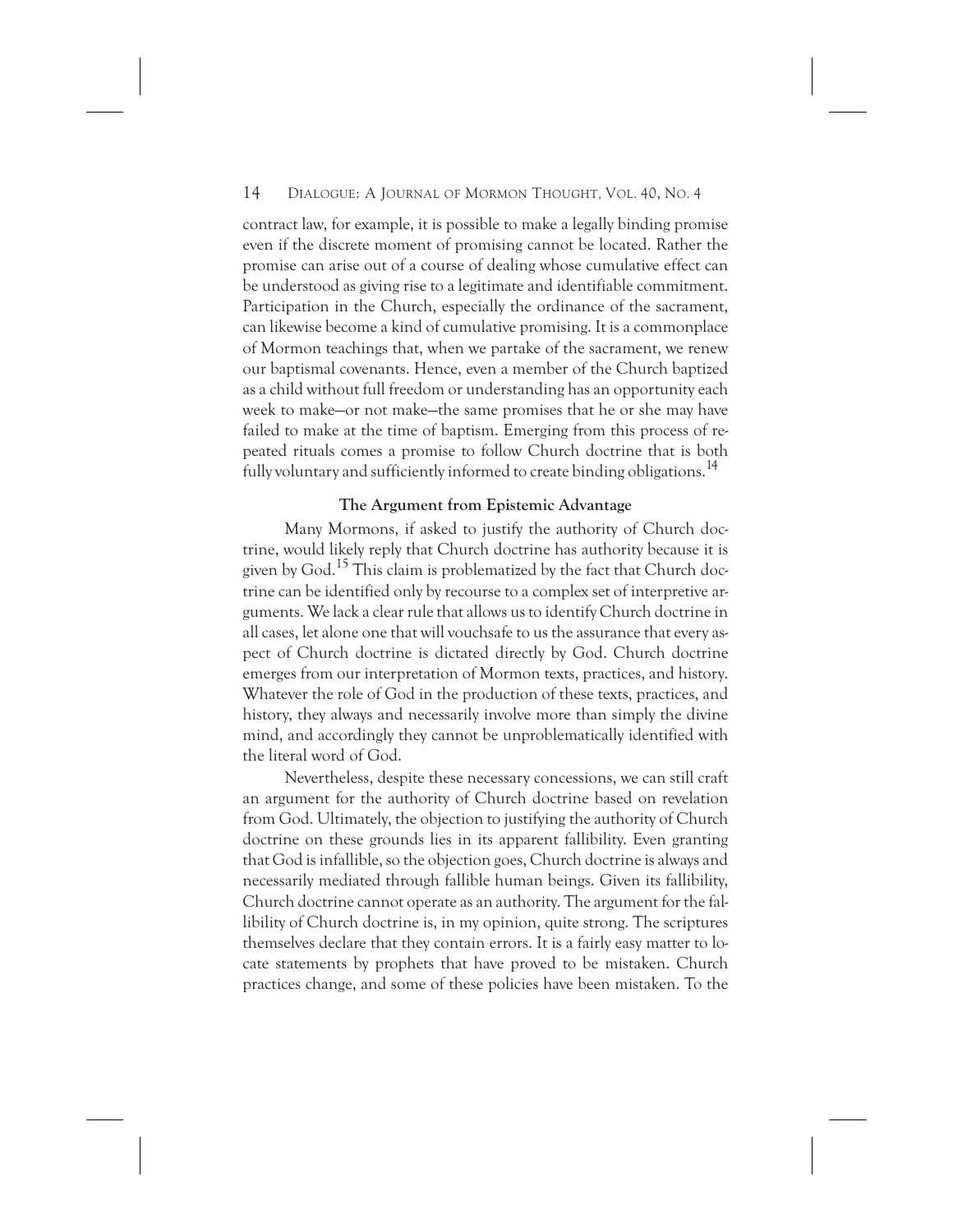extent that Church doctrine consists of an interpretation of texts, history, and practices that are fallible, it will itself be fallible.

To be sure, the process of interpretation can exclude certain mistakes and errors from Church doctrine. For example, one can dismiss mistaken prophetic statements by insisting that they represent personal opinions rather than binding Church doctrine. But as long as humanity is involved in the production of the materials from which Church doctrine emerges, it will be fallible. Even when Church doctrine is identified according to the most charitable possible interpretation, it will no doubt contain errors, some of which we may be able to identify and many of which we cannot see. The final step of the argument is to claim that fallibility precludes authority. To be sure, one may still agree with much of Church doctrine and one may find it a useful source of ideas and insights, but it cannot function as an exclusionary reason on the basis of its connection to God for the simple reason that, notwithstanding any divine connection, it might be wrong.

The problem with this objection is that fallibility need not be fatal to authority. In other words, one can accept something as providing exclusionary reasons even while acknowledging that it may sometimes be mistaken. Suppose that, while granting that Church doctrine is fallible, one has two other beliefs. First, one believes that despite its errors, on average Church doctrine is likely to be more reliable than one's own conclusions in the absence of Church doctrine. Second, one believes that one cannot identify with any certainty when Church doctrine is likely to be mistaken, particularly in light of the fact that the interpretive process of discovering Church doctrine involves difficult normative choices. In other words, if, after looking at all of the evidence, one finds oneself in disagreement with Church doctrine, one cannot be certain whether it is oneself or Church doctrine that is mistaken. Under these conditions, the best way of maximizing the number of situations in which one arrives at correct conclusions is to follow Church doctrine in every case, including those cases where one believes it to be mistaken.<sup>16</sup>

To understand why, imagine that we are gambling on horse races. I can pick the right horse in about 60 percent of the cases. Sitting next to me is an experienced bookie who can pick the right horses in about 90 percent of the cases. I have two options. First, I could choose to follow the bookie only when I agree with his conclusions about which horse will win. If I do this, then I will pick the right horse about 60 percent of the time.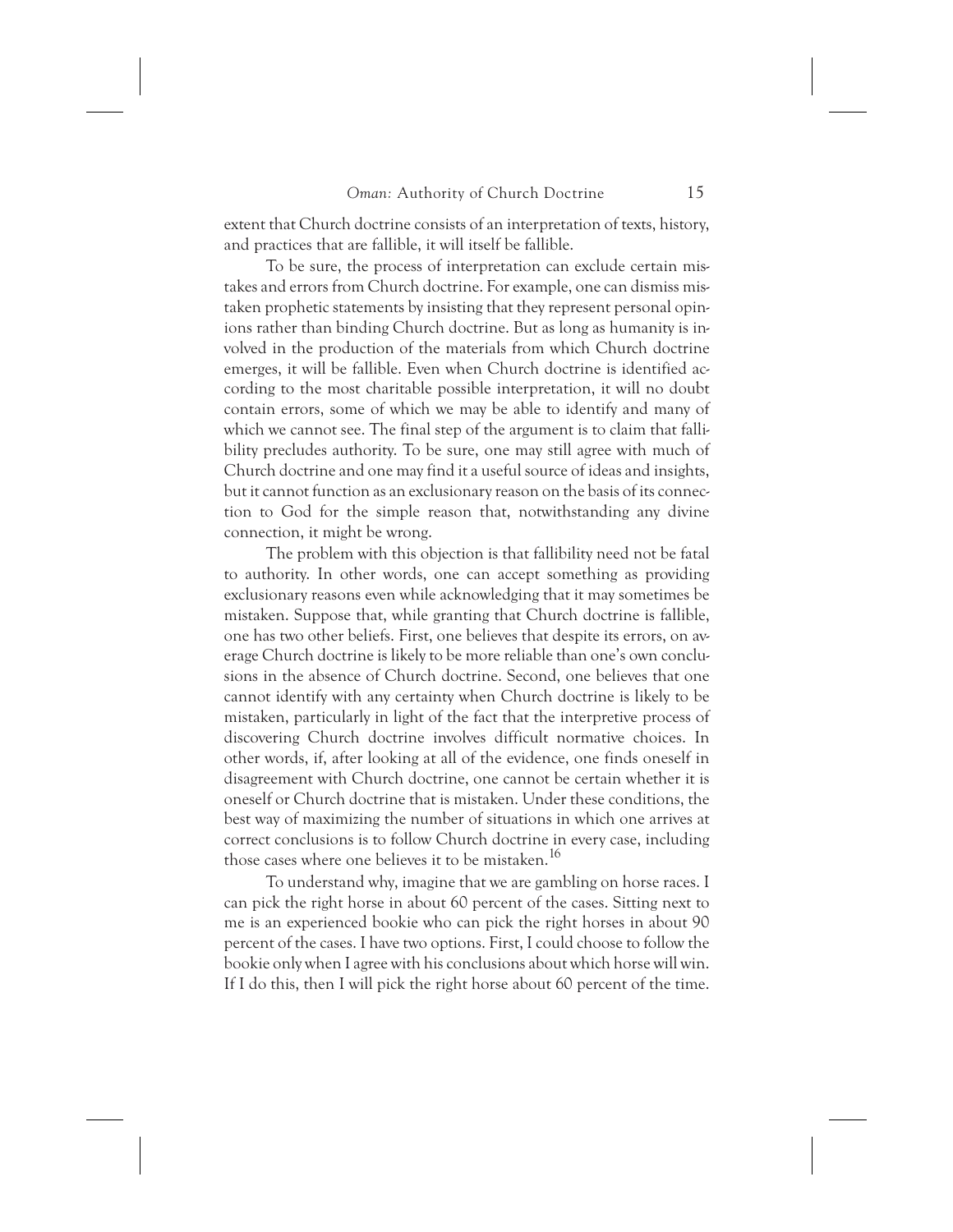Second, I could choose to follow the bookie on every single race, even when the bookie and I disagree. This may mean that sometimes I will bet on a horse other than the one that I would have chosen on my own, and the horse that I would have chosen will win. However, so long as, on average, the bookie is right 90 percent of the time and I am right only 60 percent of the time, by following the bookie blindly I will increase my total payoff by 30 percent.

The bookie example demonstrates that even a fallible authority can act as an exclusionary reason. We don't need to believe that Church doctrine is infallible to follow it in cases where we would otherwise reach different conclusions. We only need to believe that it is, on average, more reliable than our independent conclusions. Suppose, however, that one believes that there are certain cases where we are particularly good at identifying errors in Church doctrine, such that, in cases of disagreement in this particular area, we can be more confident that our own conclusions are correct and Church doctrine is mistaken. This would not mean, however, that Church doctrine can no longer act as an authority. In other words, even if we can identify areas where Church doctrine is more likely to be mistaken, we can still be justified in following it blindly.

To understand why, return to the bookie example. Suppose that I notice that the bookie has a fondness for black horses. If a black horse is in the race, he seems to always bet on the black horse, and his bets on black horses are less reliably correct than his bets on other horses. Would it then follow that, when the bookie bets on a black horse, I should simply bet on the horse that I think will win? The answer is that it depends. So long as the bookie's bets on black horses are more likely to be correct than my own bets, then I am still better off following the bookie blindly, even when he indulges in his fondness for black horses. If, however, when it comes to black horses, my bets are more likely to be right than the bookie's bets, then I ought to follow my own conclusions *as to black horses.*

Ironically, however, the fact that I know that the bookie is less accurate when it comes to black horses means that I should be more rather than less willing to follow him blindly in other circumstances. To understand why, imagine that I am betting on 100 races. Ten of the races involve black horses. As to all of the races, I can pick the winners 60 percent of the time, and the bookie can pick the winners 90 percent of the time. However when it comes to black horses, the bookie picks the winning horse only 50 percent of the time, while I pick the winning horse in black-horse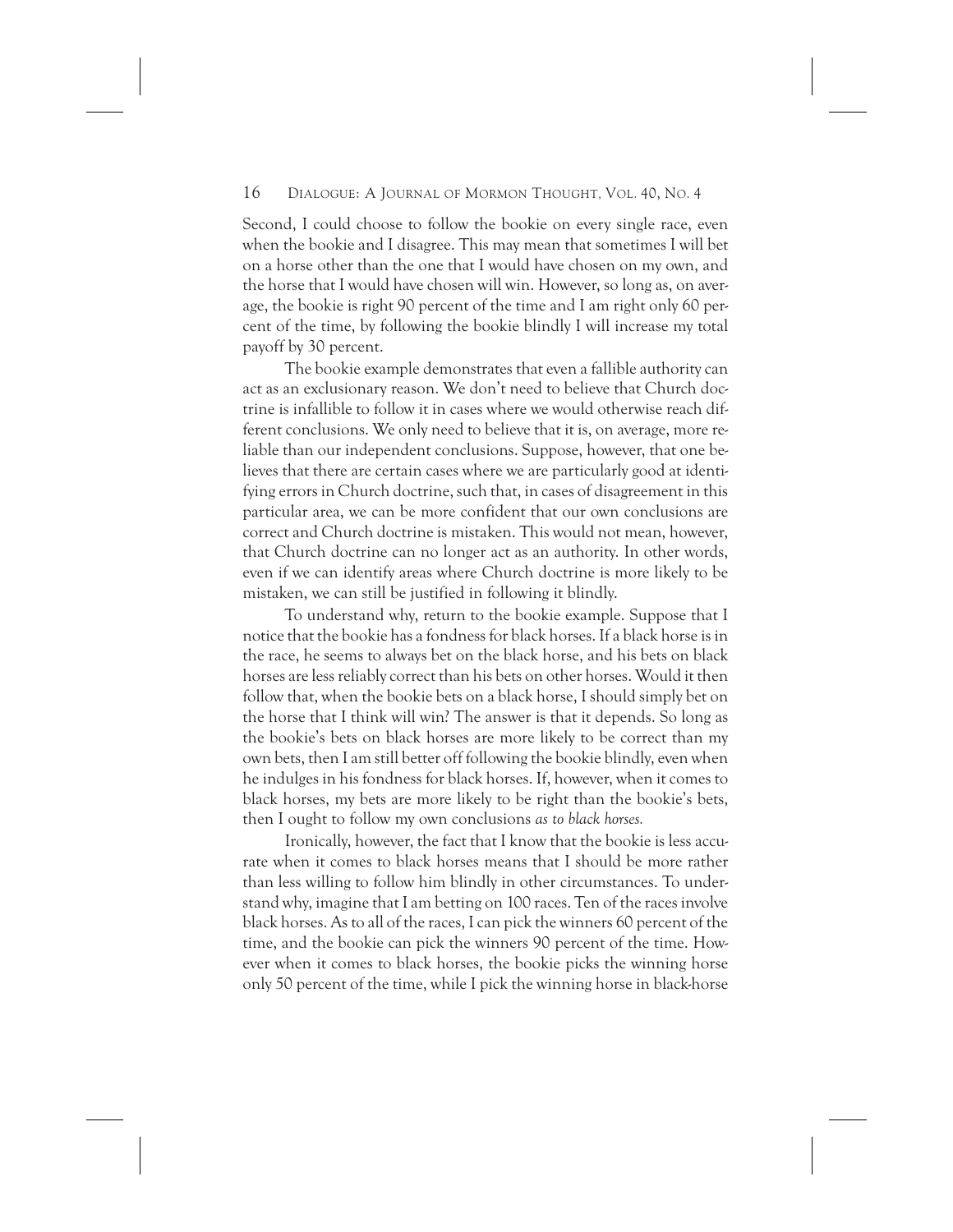races 60 percent of the time. What this means, however, is that, in the races where there is no black horse, the bookie will pick the correct horse slightly more than 94 percent of the time. The numbers here, of course, give an illusion of precision that does not exist. They do, however, usefully illustrate the relationship between different variables. If I believe that, on average, the bookie is more accurate than I am, this belief can be maintained only if I believe that the bookie is especially accurate in those cases that do not fall within the set where I know that I am more accurate, on average, than the bookie.

To return to Church doctrine, even if we believe that we can identify areas where it is more likely to be mistaken, we should still follow it blindly so long as we believe that, on average, it has an advantage over our own conclusions in that weakened area. Furthermore, to the extent that we have a rough sense of how much more reliable Church doctrine is, on average, than our own conclusions, the fact that we might be able to identify areas where the chances of mistakes are higher, strengthens rather than weakens the case for following Church doctrine in other areas. The argument against the authority of Church doctrine on the basis of fallibility ultimately makes a simple mistake. It assumes that to follow something in the face of one's own differing conclusions requires that it be perfect. This is wrong. To be justified in following something, one must only believe that it is more reliable than the alternatives. Comparative rather than absolute advantage is all that is required. Accordingly, to make an epistemic argument in favor of Church doctrine, one need only assume advantage not perfection.

Recall that ultimately we have no rule that allows us to identify Church doctrine simply and unproblematically. We cannot simply look it up. Rather, Church doctrine consists of the conclusions that emerge from our best efforts to charitably interpret Mormon texts, history, and practices. Because Church doctrine necessarily seems to exceed the text of the scriptures, it cannot be reduced to the charitable interpretation of scripture alone. Nevertheless, the scriptures provide a useful model for thinking about the epistemic advantage of Church doctrine. Mormons believe that the standard works contain the word of God and for that reason provide privileged access into the divine mind not available in other texts. Nevertheless, we do not believe that scriptural texts are inerrant. We believe that the Bible is the word of God "as far as it is translated correctly" (Eighth Article of Faith), a capacious concept that can include wholesale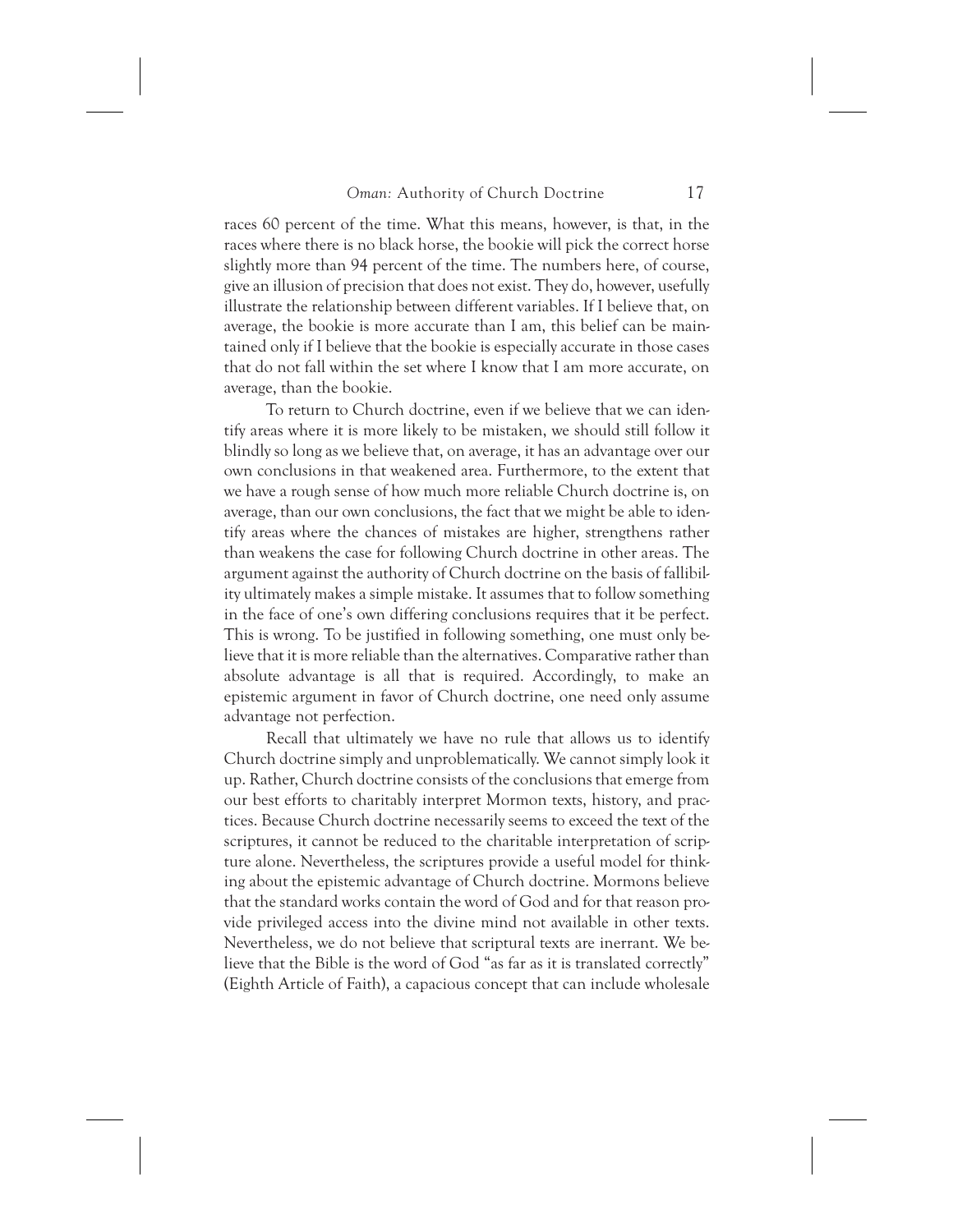changes and additions to the biblical text unconnected to any known biblical manuscript. We believe the Book of Mormon to be the word of God despite the fact that the title page itself refers to the "errors of men" contained within its covers. We believe that the Doctrine and Covenants is the word of God even though it explicitly provides a description of revelation in which a prophet is a coauthor with God, rather than a divinely inspired automaton (D&C 9). And so on. In short, the ability of the scriptures to reveal the mind of God is not a function of their infallibility. Rather they are revelatory because, despite the "errors of men," God was decisively involved in their creation in a way that gives them special theological advantages over other texts.

Church doctrine is like the scriptures. It does not consist of some sort of pure and wholly unmediated access to the mind of God. Nevertheless, for believing Latter-day Saints, God is at work in the Church. This does not mean that he is not at work elsewhere. Nevertheless, for Mormons, he is decisively involved in the Church in ways that he is not involved elsewhere. This does not mean that the texts, practices, and history of Mormonism are infallible. Far from it. Yet they nevertheless instantiate the divine will, albeit in a form inevitably shaped and mediated by human beings. The unifying interpretation of these texts, history, and practices through which we discover Church doctrine therefore gathers together and seeks to capture the divinity in the restored church. It is this faith in the special involvement of God in Mormonism that provides to believing Latter-day Saints the basis for assuming the epistemic advantage of Church doctrine.

#### **The Argument from Communal Participation**

The final justification for the authority of Church doctrine is the argument from communal participation. Stated in its simplest form, this argument amounts to the claim that, for a practicing Mormon, the failure to follow Church doctrine is a kind of cheating. Consider a formalized game like chess. The game is made possible by certain rules. Indeed, in some sense, chess simply consists of moving pieces around a sixty-four-square board according to certain rules. If a person plays chess with another person, these rules become obligatory for the second player such that willful flouting of the rules is deemed to be morally objectionable. It is cheating.

There are two things worth noting about cheating at chess. First, the rules of chess become obligatory for a player by virtue of playing the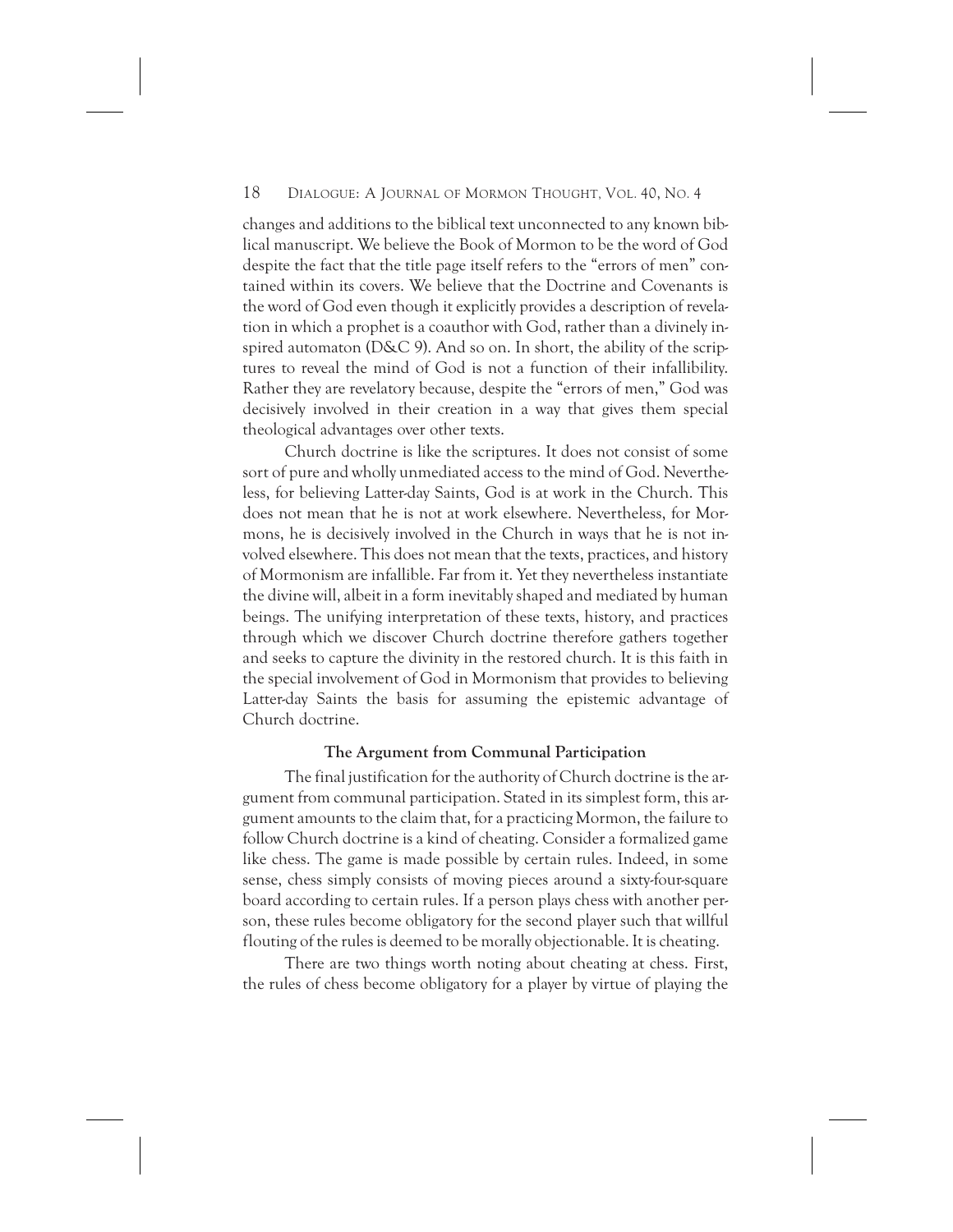game. Prior to sitting down to the pieces, neither player pledges to follow the rules. Certainly, if one were to attempt to castle out of check, nudge a pawn forward when an opponent was not looking, or otherwise break the rules, it would be no defense to argue that one never promised to obey the rules. Nor does the obligation flow from any inherent evil in the act itself. Moving a knight from a black square to a black square is not inherently immoral. It becomes cheating—and therefore wrong—only when done by a person playing chess. It is participation itself in the game that makes the rules obligatory.

Second, the misdeed of cheating does not consist per se in harm to the other player. Suppose, for example, that I was to play chess against Gary Kasparov, widely regarded as the strongest chess player in history. Somehow, I manage to distract Kasparov momentarily and intentionally make an illegal move, say, pushing a pawn forward two squares on its second move. Notwithstanding my cheating, however, Kasparov is able to defeat me easily. The wrongfulness of my illegal move cannot consist of depriving Kasparov of his rightful victory. Indeed, given his massive preponderance of skill and ability, Kasparov's victory was not in the least doubt. Nevertheless, it was wrong for me to cheat by illegally moving my pawn.

These two features suggest some reasons for cheating's immorality. The rules of chess are what make chess possible. In philosophical terms, the rules of chess are constitutive to the practice of chess.<sup>17</sup> To flout the rules of chess while playing chess undermines the game itself. Notice, however, that disobeying the rules of chess undermines the game of chess only if one is playing chess. When one plays checkers, one moves pieces on a sixty-four-square board in ways that violate the rules of chess, but playing checkers does not undermine the practice of chess. There is also a personal aspect to the immorality of cheating. To play a game necessarily conveys a willingness to abide by the rules of the game. In a very real sense, to play a game simply *is* to follow the rules of the game, as it is the rules that make play possible. To cheat while playing, then, negates the very commitment inherent in play itself. One's actions become fundamentally incoherent. It is not that one lies, for it is possible to cheat without deceiving. The concept that best conveys this aspect of the misdeed of cheating is hypocrisy. To cheat while playing a game is to be a hypocrite.

To be a member of the Church is to participate in an inherently normative activity. The Church is more than simply a community defined by a particular history. Rather, it is an activity defined by certain constitu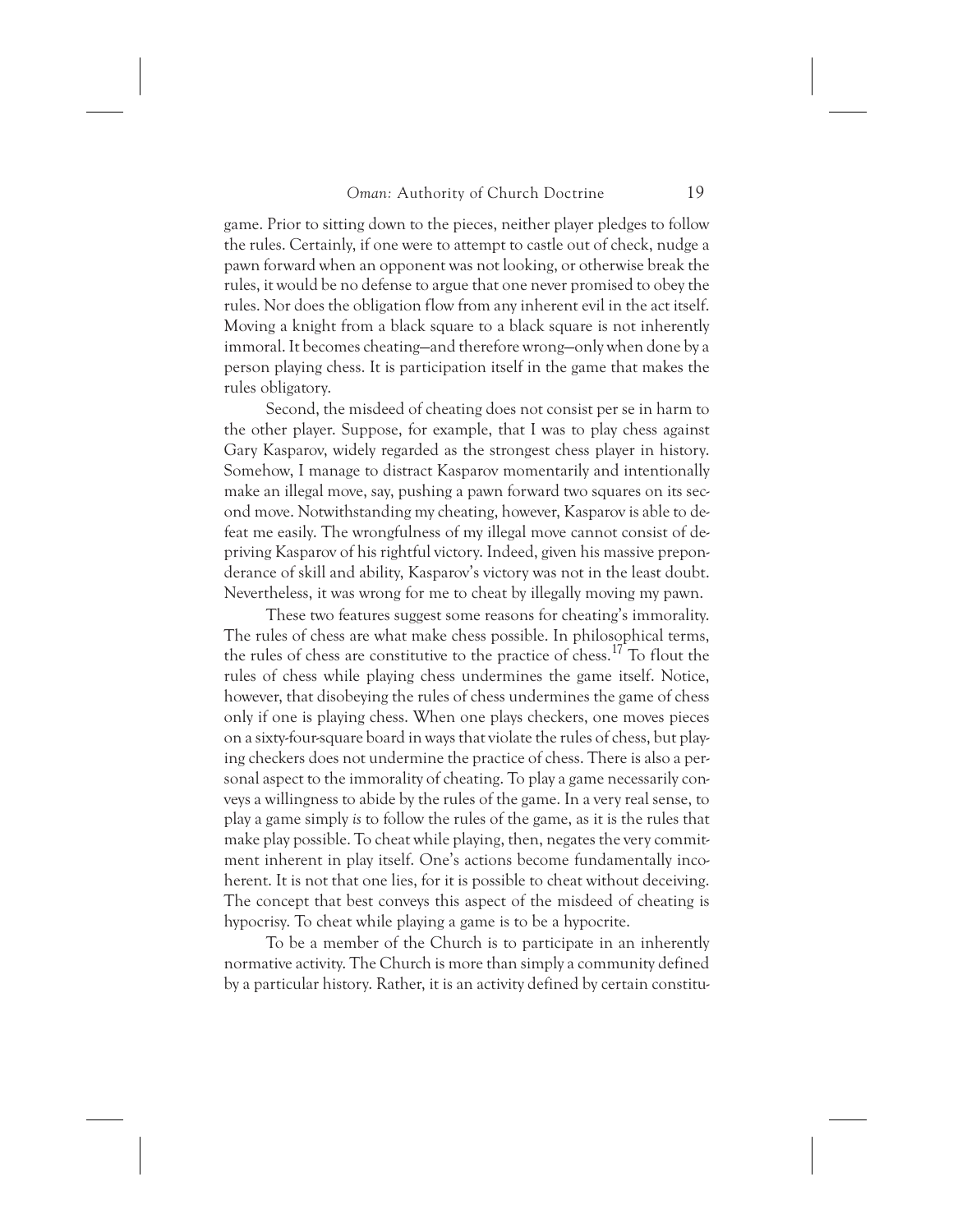tive norms. For example, to receive baptism as a Mormon simply consists of the actions defined by the rules governing baptism. An act similar to Mormon baptism—for example, a Baptist baptism—is not a Mormon baptism for the fully sufficient reason that it fails to comply with the rules that define Mormon baptism. In this sense, to participate in the Church as a member is to play a kind of game. One may, of course, participate in Mormonism as simply a community, culture, and history. Such participation, however, is not ultimately normative. It views the structure of Mormon beliefs and practices as essentially a matter of historical accident and participation in that structure as an exercise in taste, nostalgia, or perhaps solidarity. A normative activity, in contrast, is one that is defined, not by memory, but by rules and norms. One may know the history of chess and participate in the community of chess players without playing chess. Likewise one may play chess without knowing anything of the history and community of chess players. The difference is participation in the activity defined by the norms of chess rather than simply by the history or community of chess players. The ecclesiastical structure, ordinance, and rituals of Mormon life are constituted by norms that find their source in Church doctrine. To participate in these aspects of Mormonism is normative. It is how we "play the game" of Mormonism.

Participation in the game creates an obligation to follow Church doctrine. Like the rules of chess, Church doctrine is what makes the Church as a normative practice possible. Willful flouting of Church doctrine by one who participates in "the game" is a form of cheating. It abuses the practice of Mormonism by undermining what makes Mormonism as a practice possible. Furthermore, any disclaimers aside, it is not possible to participate in the normative practices of Mormonism without conveying a willingness to submit to the norms that make the practice possible. To then flout those norms is hypocritical and, in that sense, is morally objectionable.

It might be objected at this point that, even if cheating is blameworthy, the obligation to follow the rules of the game one is playing cannot create exclusionary reasons. Consider this dialogue. Heber and Brigham are playing chess.

Heber: Hey! That's an illegal move. A knight on a black square cannot move to another black square.

Brigham: I know, but an odd chess-phobic millionaire has just pledged his entire fortune to keep innocent children who would otherwise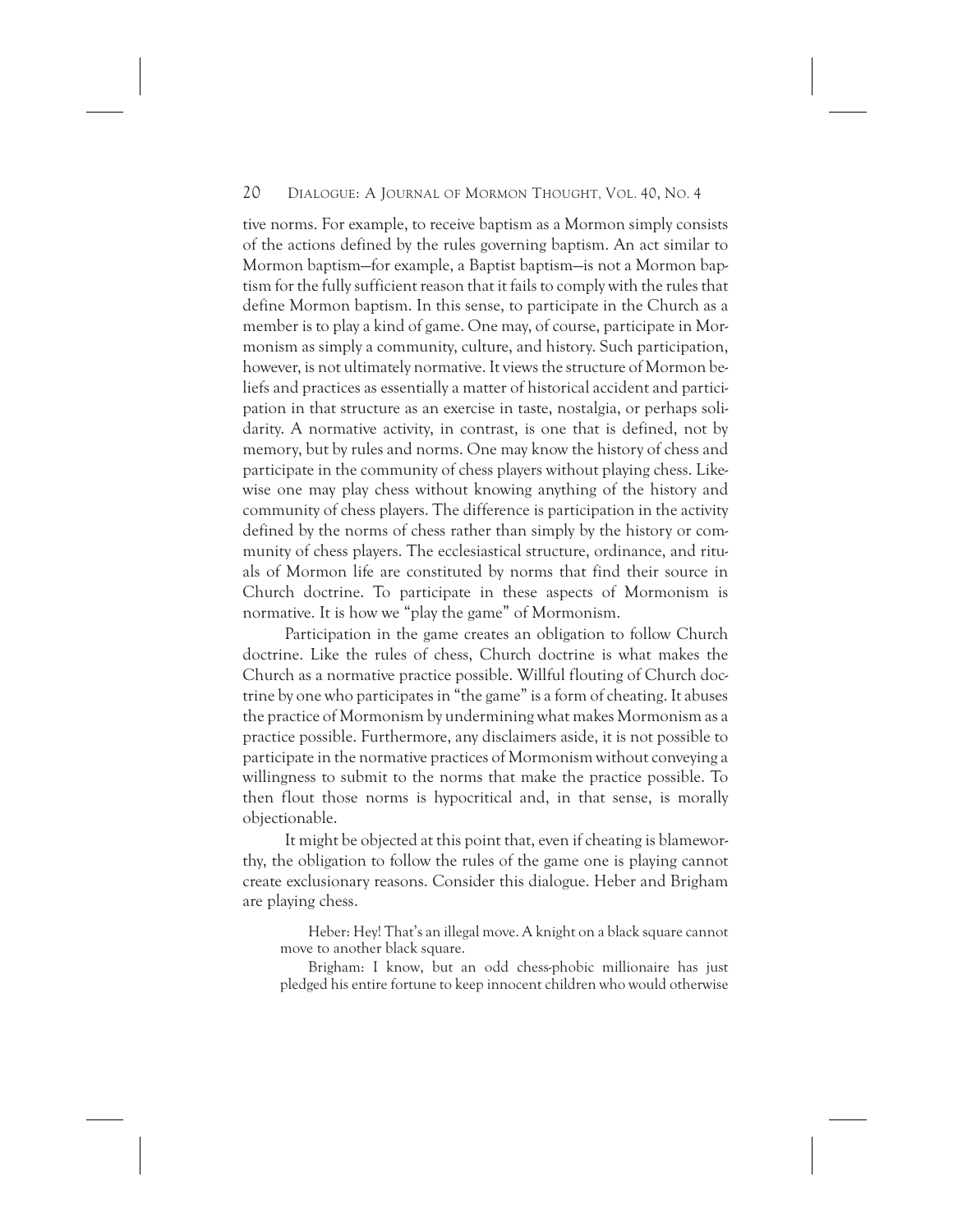slowly starve to death from their terrible fate provided that I move my horsey to a black square.

Heber: But this is chess!

Brigham clearly has the better of this exchange. Whatever moral lapse is involved in Brigham's cheating clearly cannot justify allowing the children to starve. This example, however, seems to suggest that mere participation in an activity is insufficient to transform its norms into exclusionary reasons.

A further testing of our intuitions about cheating, however, suggests that we should not be too hasty in rejecting the exclusionary power of game playing. Imagine that Brigham and Heber are once more playing chess, but this time there is no pledge from a chess-phobic millionaire. Brigham makes an illegal move.

Heber: Hey! That's cheating!

Brigham: But by making this move, I choose to express my disapproval of allowing children to starve.

Heber: So what? We're playing chess right now. You can express your views on child starvation without cheating.

Heber clearly has the better of this exchange, just as Brigham had the better of the exchange in the preceding paragraph. Yet in both cases, Brigham's actions were motivated by a moral revulsion against starving children; and in both cases, Heber simply invoked chess as his reason for disapproving Brigham's action. The decisive difference lies in the significance of Brigham's action. In the first case, his action saved innocent lives, which is clearly more important than chess. In the second case, he merely made a statement in one way rather than another, an act that does not seem to be more important than chess (although it may be more important than lesser games such as checkers or Monopoly). Generalizing, there is a certain asymmetry involved in cheating for some goal beyond the game. The good accomplished by cheating must be reckoned in the particular, i.e., the actual children saved or the particular manner of merely making a statement. The evil of cheating, however, must be reckoned in terms of the value of the game itself rather than, say, the value of moving a pawn backward. This reckoning suggests a kind of limiting hierarchy in the reasons excluded by the requirement to avoid cheating. *Acts* that are less important than the *practice* are excluded, while *acts* that are more important than the *practice* are not. All other things being equal, Brigham would prefer to make a statement about child hunger by making an illegal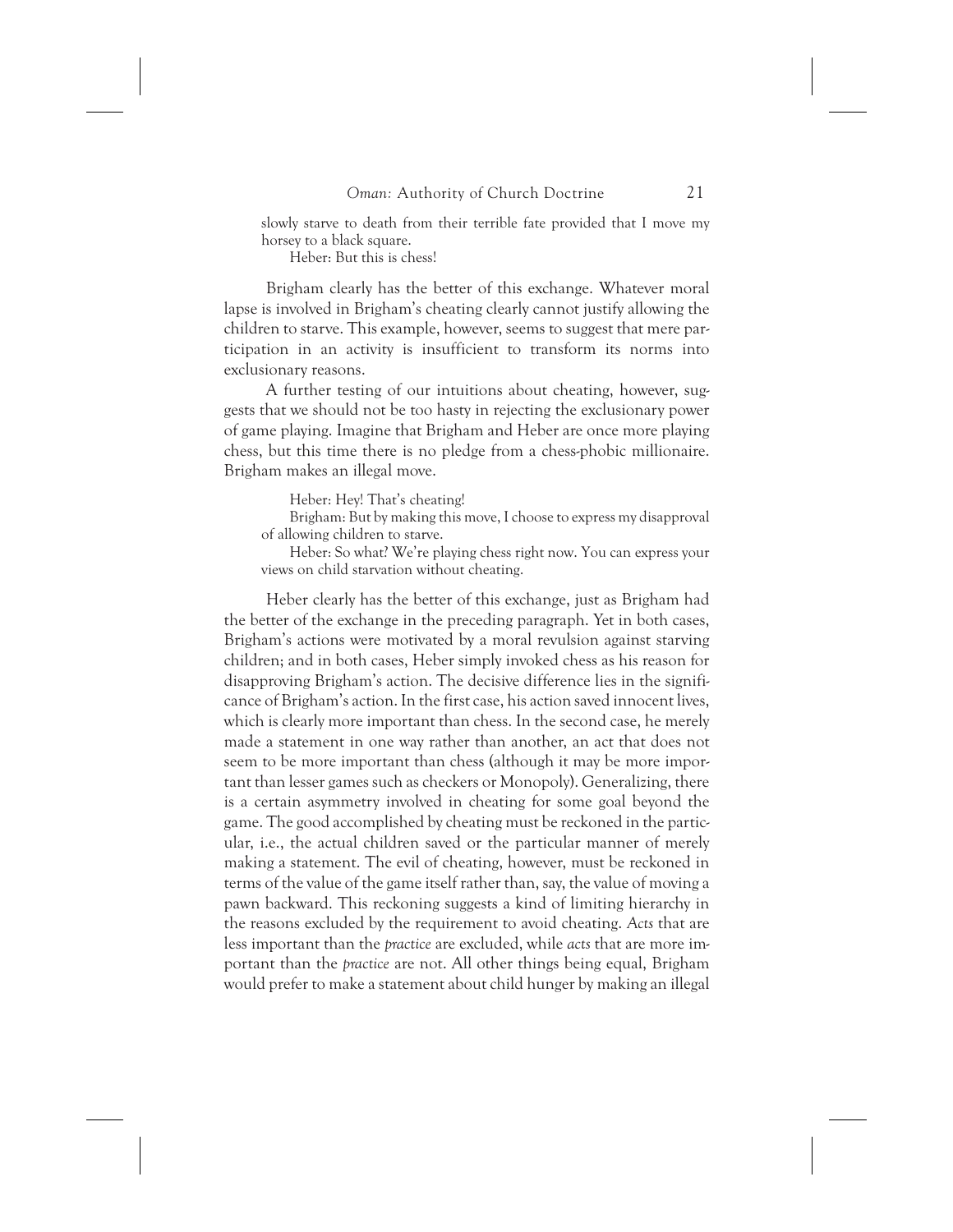chess move. By playing chess, however, he has excluded this consideration because chess is more important than his desire to make a statement in an idiosyncratic way. However, the rules of chess do not exclude all reasons. Saving a starving child is not a reason for action excluded by the rules of chess.

If this analysis is correct, then participation in the Church can justify treating Church doctrine as an exclusionary reason. Consider the logic of this dialogue:

Heber: I'm very hungry this morning, and last night I bought some strawberries that must be eaten soon or they'll rot. Let's eat them for breakfast.

Brigham: That makes sense, but it's fast Sunday and the Church is more important than your strawberries.

Notice how Brigham's response deals with Heber's reasons. He does not try to argue that the act of fasting standing alone is more important than Heber's strawberries (although he might have). Rather, Brigham appeals to a doctrine of the Church—the law of the fast—to justify ignoring Heber's reason. He then defends this appeal to authority by pointing out that the Church is more important than Heber's strawberries. The implication is that Heber's failure to fast would either undermine the Church or reflect poorly on his character. Both of these implications, however, make sense only in the context of Heber's participation in the Church. The same argument could not be made to a Russian Orthodox priest for the simple reason that he is not playing the Mormonism "game." Furthermore by implicitly invoking the obligations created by Heber's participation, Brigham throws the value of the Church as a practice—rather than the discrete act of fasting—into the balance. This strategy, in effect, claims that Church doctrine excludes any consideration less important than the Church itself as a practice.

#### **The Limits of Authority**

At this point it is easy to misunderstand the import of the arguments that I have offered. In particular, it is tempting to suppose that claiming authority for Church doctrine is tantamount to claiming that the obligation to follow Church doctrines is absolute. This is a mistake. The argument from covenant, the argument from epistemic advantage, and the argument from community participation are all meant to provide plausible justifications for supposing that Church doctrine can provide an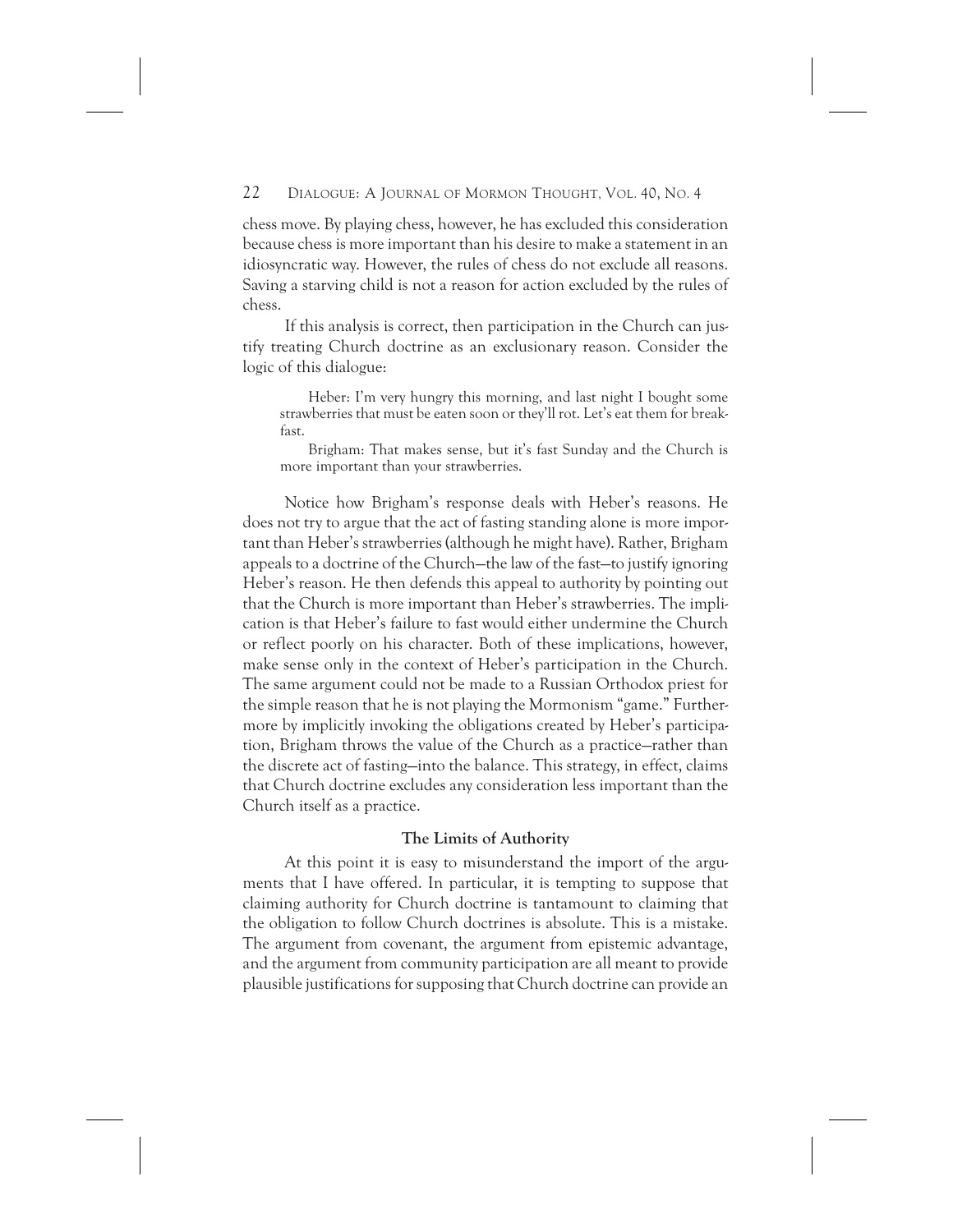exclusionary reason for action and belief. Yet to say that something is an exclusionary reason does not imply that its claims are absolute.

Once again the law provides a useful illustration. It is entirely coherent to believe that the law has authority—i.e., that it provides exclusionary reasons for action—without believing that the claims of the law are absolute. Consider the example of John Adams. An accomplished attorney with a deep respect and love for English law, he regarded the law as providing exclusionary reasons for action. That is, he believed that one had an obligation to obey the English law even if one regarded some of its particular commands to be misguided or unreasonable.<sup>18</sup> Nevertheless in the summer of 1776, Adams found himself willingly committing high treason by signing the Declaration of Independence, the ultimate repudiation of loyalty to English laws. For Adams, his decision to repudiate English law flowed from the nature of his commitment to the law itself. When the basis for that commitment—the implied contract between sovereign and subject—was dissolved, the law ceased to act as an exclusionary reason.

Sir Thomas More—at least as he is presented in Robert Bolt's play *A Man for All Seasons*—provides another example. In one memorable passage, More debates with his son-in-law, Roper, over whether or not he would give the Devil benefit of law. Roper insists that he would gladly tear up any law to get at the Devil.

Roper: So now you'd give the Devil benefit of law!

More: Yes. What would you do? Cut a great road through the law to get after the Devil?

Roper: I'd cut down every law in England to do that!

More: (*Roused and excited*) Oh? (*Advances on Roper*) And when the last law was down, and the Devil turned round on you—where would you hide, Roper, the laws all being flat? (*He leaves him*) This country's planted thick with laws from coast to coast—man's laws, not God's—and if you cut them down—and you're just the man to do it—d'you really think you could stand upright in the winds that would blow then? (*Quietly*) Yes, I'd give the Devil benefit of law, for my own safety's sake.<sup>19</sup>

This exchange is ultimately about the authority of the law. Roper denies the authority, insisting that it has no claim when one is engaged in the pursuit of the Devil. More's response is a pragmatic argument for the law's authority. He has no brief for the Devil but insists that even "getting" him—an admirable goal—is excluded by the law. Later in the play, however, More finds himself confronted by a law—Henry VIII's assumption of supremacy over the Church of England—to which he cannot submit. In the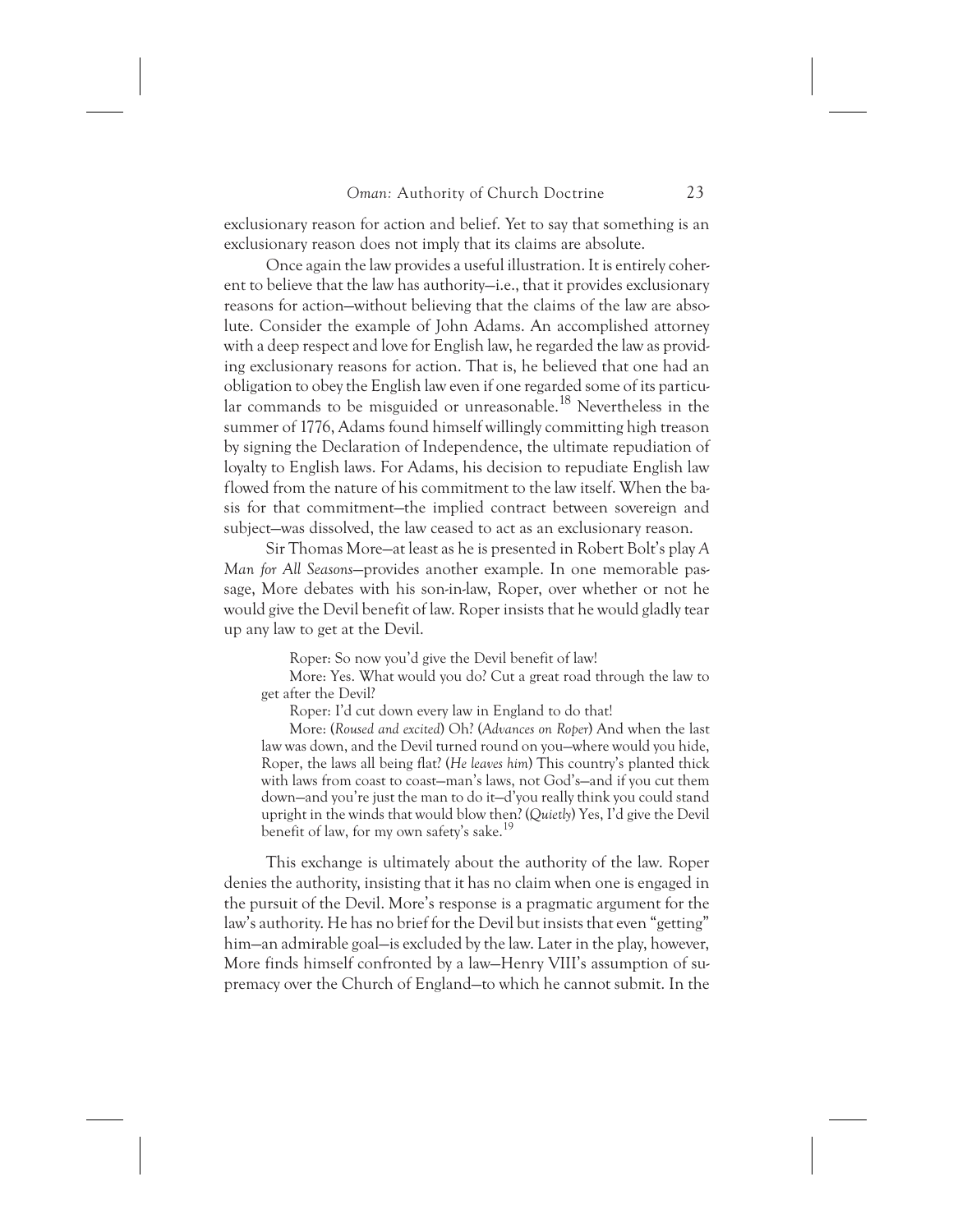clash between his loyalty to the law and his loyalty to the Church of Rome, More found a reason that the law's authority could not exclude, and he went to the executioner for high treason.

Adams and More illustrate the ways in which the claims of authority are defeasible. Both acknowledged that the law excluded certain considerations, but neither took the authority of the law as absolute. They had quite different sorts of reasons, however, for limiting the law's authority. Adams found a limit in the foundation of the law's authority itself. When the basis for treating the law as an exclusionary reason failed, so did the authority of the law. In contrast, More's rejection of the law's authority came because of the claims of an even higher authority. Hence, the actions of the king in parliament could exclude some reasons, but even those acts could be excluded by the higher authority of the Pope as the successor of Saint Peter. Hence, on the scaffold, Bolt's More says, "I die the king's good servant, but God's first.<sup>"20</sup> These examples suggest two ways in which authority may be limited without rejecting the idea that authority acts as an exclusionary reason. The reasoning that Adams and More went through did not involve a weighing of the claims of the law's authority against other reasons. Rather they offered reasons that either showed that authority no longer had the power to exclude other reasons or that one authority was excluded by a higher authority.

Both of these strategies may be used to limit the authority of Church doctrine. The three arguments offered above for the authority of Church doctrine—the argument from covenant, the argument from epistemic advantage, and the argument from communal participation—all rest on certain assumptions. When these assumptions fail, then the arguments can no longer justify treating Church doctrine as an exclusionary reason. (Because the arguments are essentially redundant, a complete rejection of the authority of Church doctrine would have to involve some sort of simultaneous failure of assumptions for all three arguments.) For example, the argument from epistemic advantage rests on two assumptions. First, Church doctrine is systematically more likely to be correct than our own conclusions. Second, we cannot identify areas where Church doctrine is likely to be less reliable than our own conclusions. However, when either of these assumptions fails for whatever reason, the argument from epistemic advantage can no longer justify treating Church doctrine as an exclusionary reason. Thus, if we are able to identify some area where we are justified in concluding that our own judgments are sys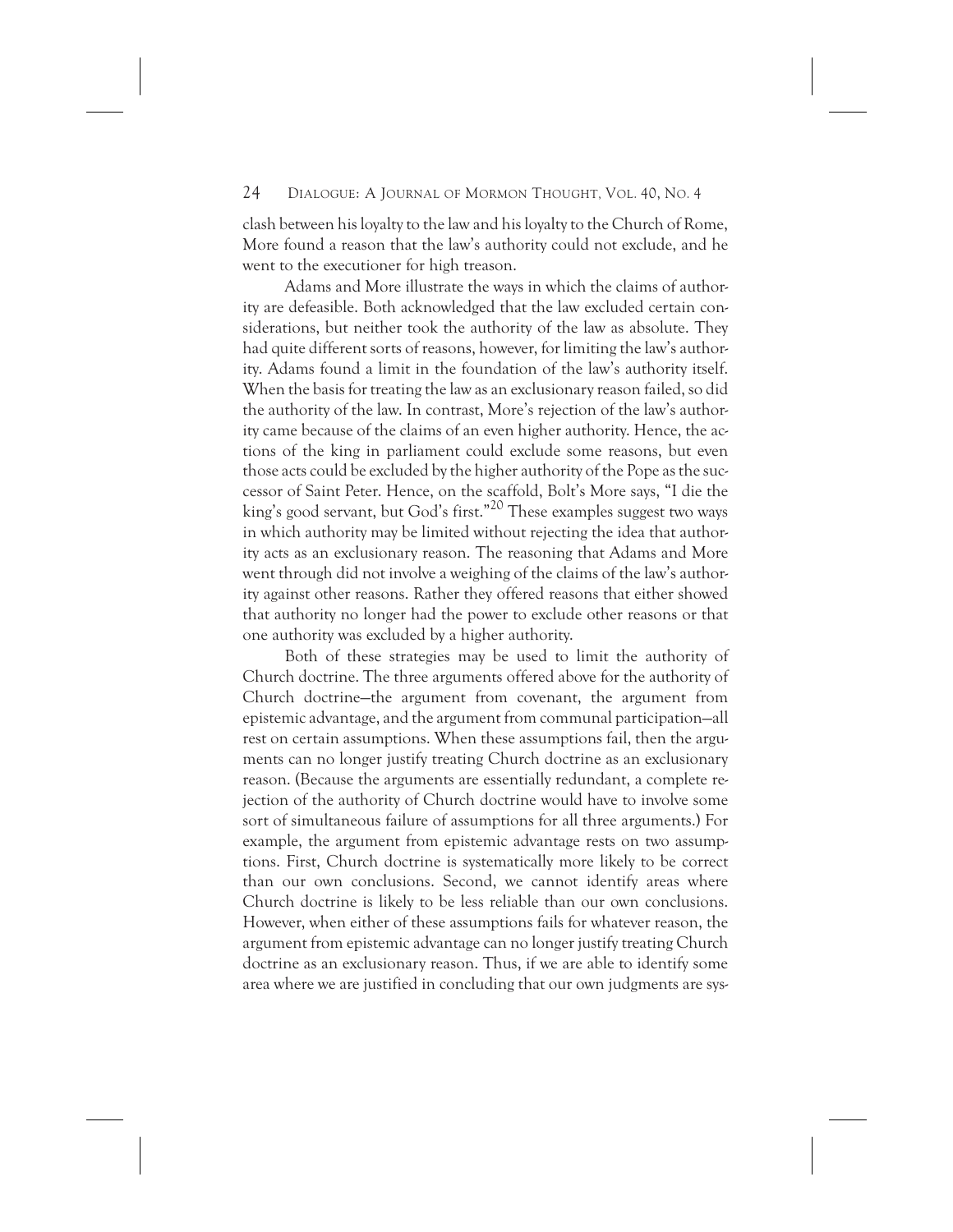tematically superior to the teachings of Church doctrine, then the argument from epistemic advantage no longer holds. Such a failure of a basic assumption is analogous to John Adams's rejection of the English law's authority in the American Revolution.

Alternatively, one might believe that there are certain kinds of authority or other exclusionary reasons that could trump Church doctrine. For example, one might believe that personal loyalty to a presiding authority should trump Church doctrine so that one should be willing to follow directions from such an authority even when they contravene Church doctrine. Likewise, one might believe that there are certain moral injunctions that have a Kantian absoluteness that allows them to exclude the lesser authority of Church doctrine. Both of these examples share the notion that there is a class of exclusionary reasons that excludes the authority of Church doctrine. In that sense, they are analogous to More's rejection of the authority of the law when it conflicted with the authority of the Church.

Such examples do three things. First, they defend the concept of authority that I offer in this essay from the charge that it recognizes no limits. Such is not the case. Second, it shows that accepting limits on authority does not mean that the idea of authority as an exclusionary reason is mistaken. Exclusionary reasons can be defeasible without altering their basic conceptual structure. Third, it serves to discipline the analysis of arguments offered by anyone suggesting that one can accept the authority of Church doctrine while simultaneously refusing to follow it. Such claims are not *prima facie* contradictory, but they can be justified only by using a fairly limited set of arguments that will need to have a structure that acknowledges the basic legitimacy of authority as an exclusionary reason.

#### **Conclusion**

Church doctrine is a central but under-analyzed concept in Mormon discussions. We discover Church doctrine by offering the best possible interpretation of Mormon texts, practices, and history. Accordingly, Church doctrine is a necessarily interpretive concept and a contestable one at that. It is neither a perfect reflection of the mind of God nor a clear and complete set of theological and ethical propositions. Nevertheless, I conclude that covenants, divine involvement in the production of Church doctrine, and participation in the Church all justify treating Church doctrine as an authority. Furthermore, while I think that Mor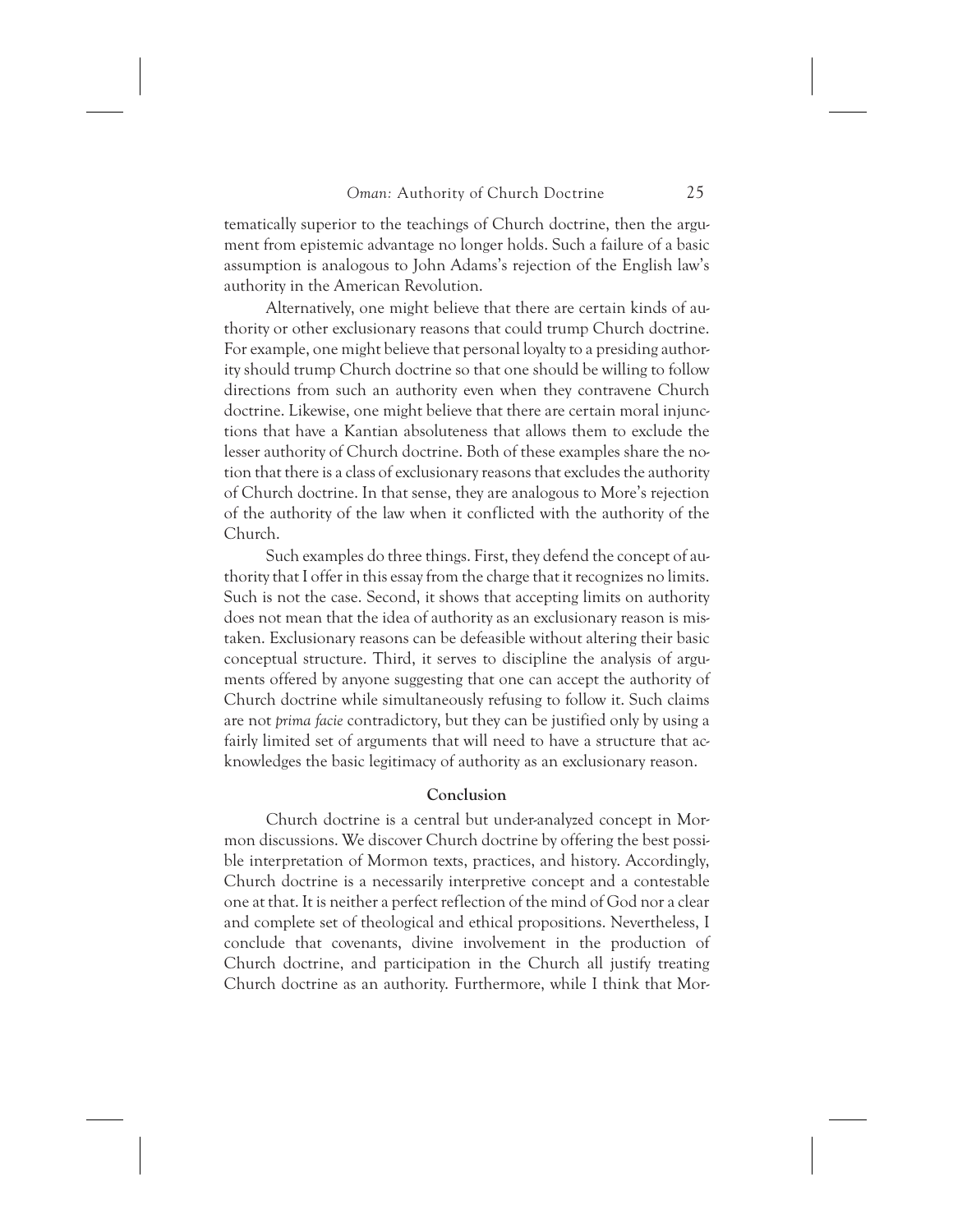mons are, in some sense, under an obligation to follow Church doctrine "blindly," I do not believe that this means that the claims of Church doctrine on Latter-day Saints are absolute or limitless. Arguments for ignoring Church doctrine in the context of continued allegiance to its basic authority, however, must take the conceptual structure of that authority seriously and, accordingly, will be limited by it.

#### **Notes**

1. To be sure, many good and eloquent things have been said by Mormon thinkers about the tensions between authority and the intellect. Indeed, there is something of a cottage industry among Mormon intellectuals in talking and thinking about their relationship with the authorities of the Church. For a particularly thoughtful example of the genre, see Armand Mauss, "Alternate Voices: The Calling and Its Implications," *Sunstone,* Issue 76 (April 1990): 7–10.

2. I use the term "weak" here in its logical sense of meaning assumptions that apparently contain very little content in relationship to the conclusions that they support. In contrast, "strong" assumptions virtually restate the conclusion that they are meant to support. An argument based on "strong" assumptions shows us very little beyond the initial premises themselves. In contrast, an argument based on "weak" assumptions shows us much more. My hope is that the assumptions on which the arguments in this article are based are "weak" enough for the arguments themselves to be independently illuminating.

3. See Nathan Oman, "Jurisprudence and the Problem of Church Doctrine," *Element: The Journal of the Society for Mormon Philosophy and Theology* (forthcoming); and Nathan Oman, "How Do You Know If Something is 'Church Doctrine'"? in a forthcoming anthology edited by James Faulconer.

4. Joseph Raz, *The Authority of Law: Essays on Law and Morality* (Oxford, England: Clarendon Press, 1979), 24–25. I take it that, in the quoted paragraph, Raz is using "practical" in its philosophical sense of "relating to action" rather than in its more general sense of "useful." Nothing about Raz's theory suggests that thinking about authority is useless.

5. For the most detailed modern discussion of the development of these ideas, see James Gordley, *The Philosophical Origins of Modern Contract Doctrine,* Clarendon Law Series (Oxford, England: Clarendon Press, 1991).

6. See, for example, Charles Fried, *Contract As Promise: A Theory of Contractual Obligation* (Cambridge, Mass.: Harvard University Press, 1981).

7. See, for example, John Locke, *Second Treatise on Government* (1690), in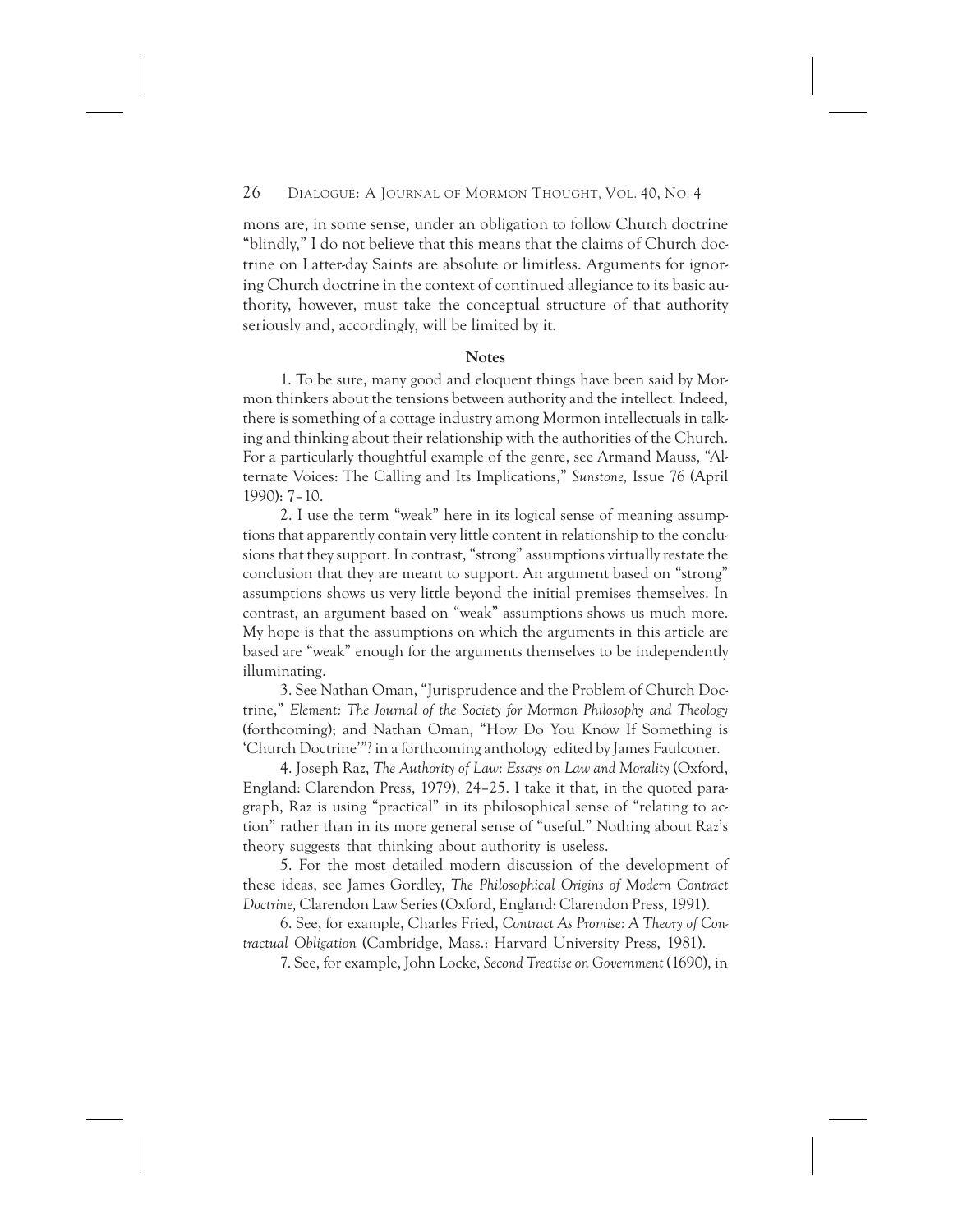*The English Philosophers from Bacon to Mill,* edited by Edwin A. Burtt (New York: Modern Library, 1959).

8. They do not, of course, necessarily use the terminology used here, which was developed by Joseph Raz in the 1970s.

9. Lon Fuller, *Cases and Materials on Contracts* (Minneapolis, Minn: West Publishing, 1947), 666. This is the first edition.

10. *True to the Faith* (Salt Lake City: Church of Jesus Christ of Latter-day Saints, 2004), 23.

11. *Preach My Gospel: A Guide to Missionary Service* (Salt Lake City: Church of Jesus Christ of Latter-day Saints, 2004), 75–81.

12. This does not mean, of course, that these sorts of sources cannot function as authorities about the true meaning of baptism. However, to the extent that we are interested in obligations arising from promises, what matters is how a concept is actually understood rather than how it should be understood.

13. Of course, this argument implicitly assumes the coherence of our pre-reflective understanding of the obligations associated with being a member of the Church. It may simply be the case that this pre-reflective understanding is mistaken and ought to be rejected. The problem becomes that there is a certain circularity involved in either affirming or rejecting the coherence of our pre-reflective beliefs. If we reject their coherence, then assuming a promise to follow Church doctrine at baptism is a philosophical deus ex machina, invoked gratuitously to save the coherence of what is incoherent. On the other hand, if one accepts the coherence of pre-reflective understanding, then rejecting the assumption of a promise to follow Church doctrine at baptism seems to rest on little more than the *a priori* rejection of any theory that renders such understandings coherent. I am skeptical of our ability to escape from this basic circularity. My own view is that the best we can hope for is a kind of reflective equilibrium in which we constantly measure our pre-reflective beliefs against our theories and vice versa, oscillating between them and adjusting each in light of the other until the two converge.

14. My argument here is wholly separate from the argument from community participation that I make below. Here the claim is not that participation in the rituals of the Church per se creates an obligation to follow Church doctrine. Rather it is a purely promissory argument. It rests on the inherently promissory meaning that we assign to the repeated taking of the sacrament. The argument from community participation, on the other hand, does not rest on any implicit promise.

15. I ignore here the question of why it is that we ought to obey God, taking this assumption as given. For a fuller philosophical treatment of the is-